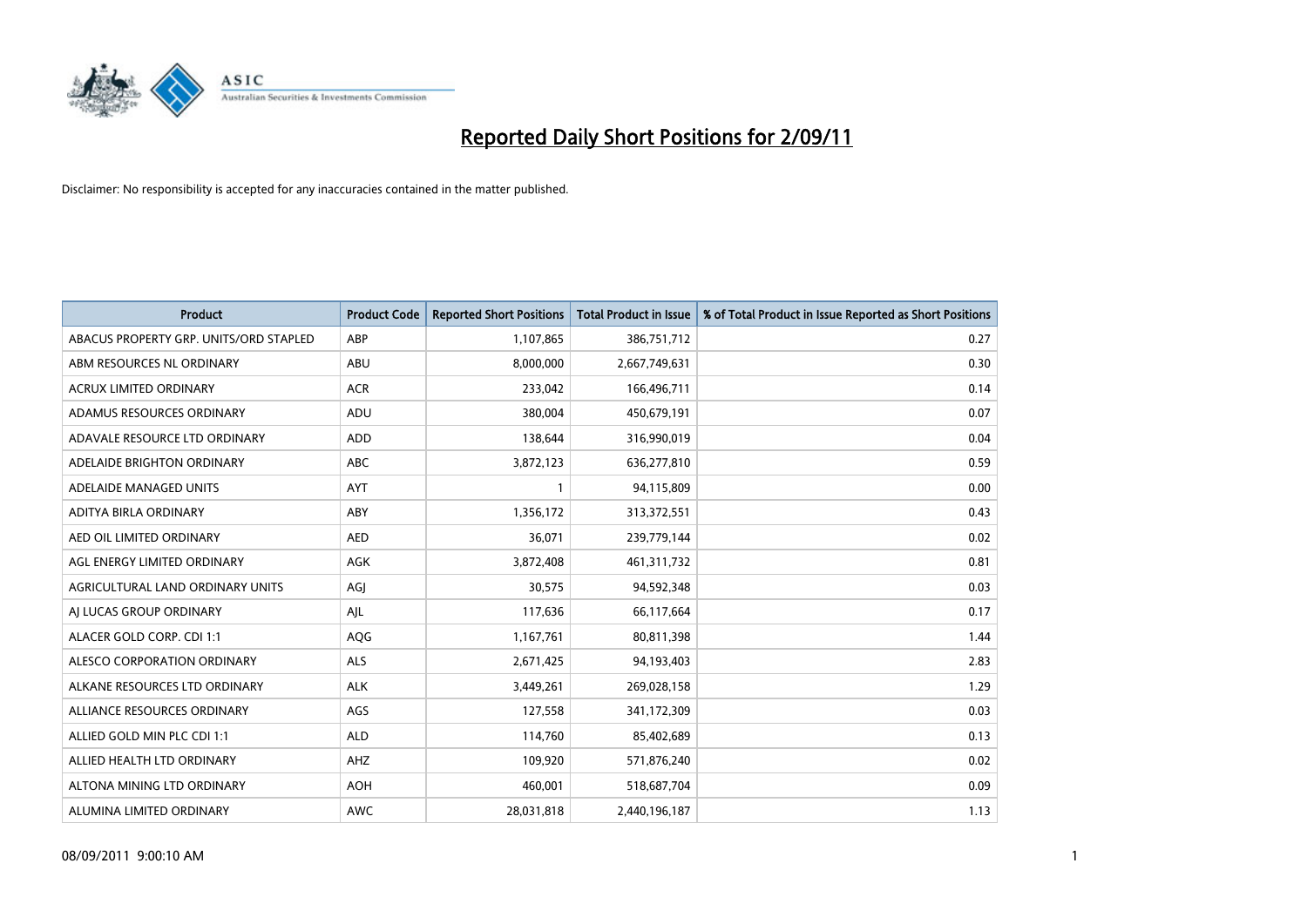

| <b>Product</b>                          | <b>Product Code</b> | <b>Reported Short Positions</b> | <b>Total Product in Issue</b> | % of Total Product in Issue Reported as Short Positions |
|-----------------------------------------|---------------------|---------------------------------|-------------------------------|---------------------------------------------------------|
| AMADEUS ENERGY ORDINARY                 | AMU                 | 454,000                         | 286,944,489                   | 0.16                                                    |
| AMALGAMATED HOLDINGS ORDINARY           | AHD                 | 1,504                           | 157,471,848                   | 0.00                                                    |
| AMCOR LIMITED ORDINARY                  | <b>AMC</b>          | 3,832,567                       | 1,227,572,318                 | 0.30                                                    |
| AMP LIMITED ORDINARY                    | AMP                 | 12,975,016                      | 2,811,693,913                 | 0.45                                                    |
| AMPELLA MINING ORDINARY                 | <b>AMX</b>          | 645,369                         | 204,985,108                   | 0.31                                                    |
| ANSELL LIMITED ORDINARY                 | <b>ANN</b>          | 2,959,955                       | 133,033,772                   | 2.21                                                    |
| ANZ BANKING GRP LTD ORDINARY            | ANZ                 | 10,047,873                      | 2,628,902,711                 | 0.38                                                    |
| APA GROUP STAPLED SECURITIES            | APA                 | 11,338,295                      | 634,116,029                   | 1.78                                                    |
| APEX MINERALS NL ORDINARY               | <b>AXM</b>          | 885,146                         | 5,550,243,713                 | 0.02                                                    |
| APN EUROPEAN RETAIL UNITS STAPLED SEC.  | <b>AEZ</b>          | 11,832                          | 544,910,660                   | 0.00                                                    |
| APN NEWS & MEDIA ORDINARY               | <b>APN</b>          | 24,598,006                      | 618,568,292                   | 3.97                                                    |
| AQUARIUS PLATINUM. ORDINARY             | <b>AOP</b>          | 5,319,851                       | 470,167,206                   | 1.14                                                    |
| AQUILA RESOURCES ORDINARY               | <b>AQA</b>          | 6,042,075                       | 374,368,499                   | 1.59                                                    |
| ARAFURA RESOURCE LTD ORDINARY           | <b>ARU</b>          | 6,440,526                       | 367,980,342                   | 1.73                                                    |
| ARB CORPORATION ORDINARY                | ARP                 | 14,535                          | 72,481,302                    | 0.01                                                    |
| ARDENT LEISURE GROUP STAPLED SECURITIES | AAD                 | 937,426                         | 324, 167, 221                 | 0.28                                                    |
| ARISTOCRAT LEISURE ORDINARY             | <b>ALL</b>          | 24,822,707                      | 536,480,307                   | 4.61                                                    |
| ASCIANO LIMITED ORDINARY                | <b>AIO</b>          | 40,372,543                      | 2,926,103,883                 | 1.38                                                    |
| ASG GROUP LIMITED ORDINARY              | <b>ASZ</b>          | 230,985                         | 169,117,796                   | 0.14                                                    |
| ASPEN GROUP ORD/UNITS STAPLED           | <b>APZ</b>          | 1,038,401                       | 584,985,037                   | 0.17                                                    |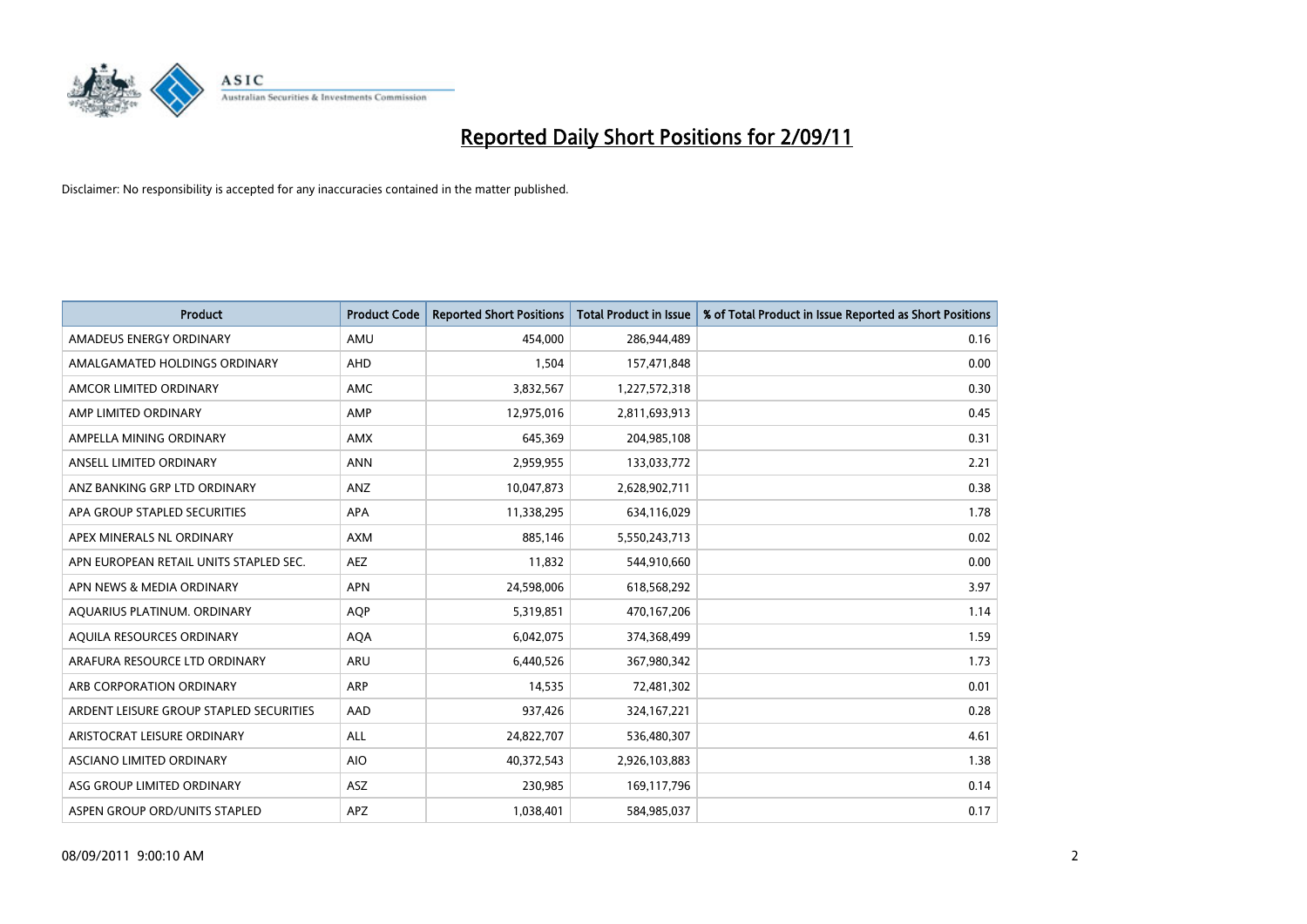

| <b>Product</b>                          | <b>Product Code</b> | <b>Reported Short Positions</b> | Total Product in Issue | % of Total Product in Issue Reported as Short Positions |
|-----------------------------------------|---------------------|---------------------------------|------------------------|---------------------------------------------------------|
| ASPIRE MINING LTD ORDINARY              | <b>AKM</b>          | 373,257                         | 540,594,556            | 0.07                                                    |
| ASTON RES LTD ORDINARY                  | <b>AZT</b>          | 64,892                          | 204,527,604            | 0.03                                                    |
| ASTRO JAP PROP GROUP STAPLED SECURITIES | AJA                 | 19,110                          | 58,445,002             | 0.03                                                    |
| ASX LIMITED ORDINARY                    | ASX                 | 1,681,892                       | 175,136,729            | 0.94                                                    |
| ATLANTIC LIMITED ORDINARY               | ATI                 | 20,575                          | 114,027,850            | 0.02                                                    |
| ATLAS IRON LIMITED ORDINARY             | <b>AGO</b>          | 21,517,564                      | 827,141,142            | 2.59                                                    |
| AURORA OIL & GAS ORDINARY               | <b>AUT</b>          | 7,669,610                       | 411,155,343            | 1.85                                                    |
| AUSDRILL LIMITED ORDINARY               | <b>ASL</b>          | 49,391                          | 301,519,183            | 0.01                                                    |
| AUSENCO LIMITED ORDINARY                | AAX                 | 1,331,825                       | 122,987,022            | 1.07                                                    |
| AUSGOLD LIMITED ORDINARY                | <b>AUC</b>          | 75,160                          | 84,753,812             | 0.09                                                    |
| <b>AUSTAL LIMITED ORDINARY</b>          | ASB                 | 414,037                         | 188,069,638            | 0.21                                                    |
| <b>AUSTAR UNITED ORDINARY</b>           | <b>AUN</b>          | 2,351,431                       | 1,271,505,737          | 0.18                                                    |
| AUSTBROKERS HOLDINGS ORDINARY           | <b>AUB</b>          | $\overline{2}$                  | 54,658,736             | 0.00                                                    |
| AUSTIN ENGINEERING ORDINARY             | ANG                 | 25,153                          | 71,864,403             | 0.03                                                    |
| <b>AUSTRALAND ASSETS ASSETS</b>         | AAZPB               | 1,168                           | 2,750,000              | 0.04                                                    |
| AUSTRALAND PROPERTY STAPLED SECURITY    | <b>ALZ</b>          | 783,129                         | 576,846,597            | 0.13                                                    |
| AUSTRALIAN AGRICULT, ORDINARY           | AAC                 | 1,140,795                       | 312,892,824            | 0.35                                                    |
| AUSTRALIAN EDUCATION UNITS              | <b>AEU</b>          | 625,000                         | 175,465,397            | 0.36                                                    |
| AUSTRALIAN INFRASTR, UNITS/ORDINARY     | <b>AIX</b>          | 2,647,855                       | 620,733,944            | 0.42                                                    |
| AUSTRALIAN MINES LTD ORDINARY           | <b>AUZ</b>          | 1,400,000                       | 636,910,317            | 0.22                                                    |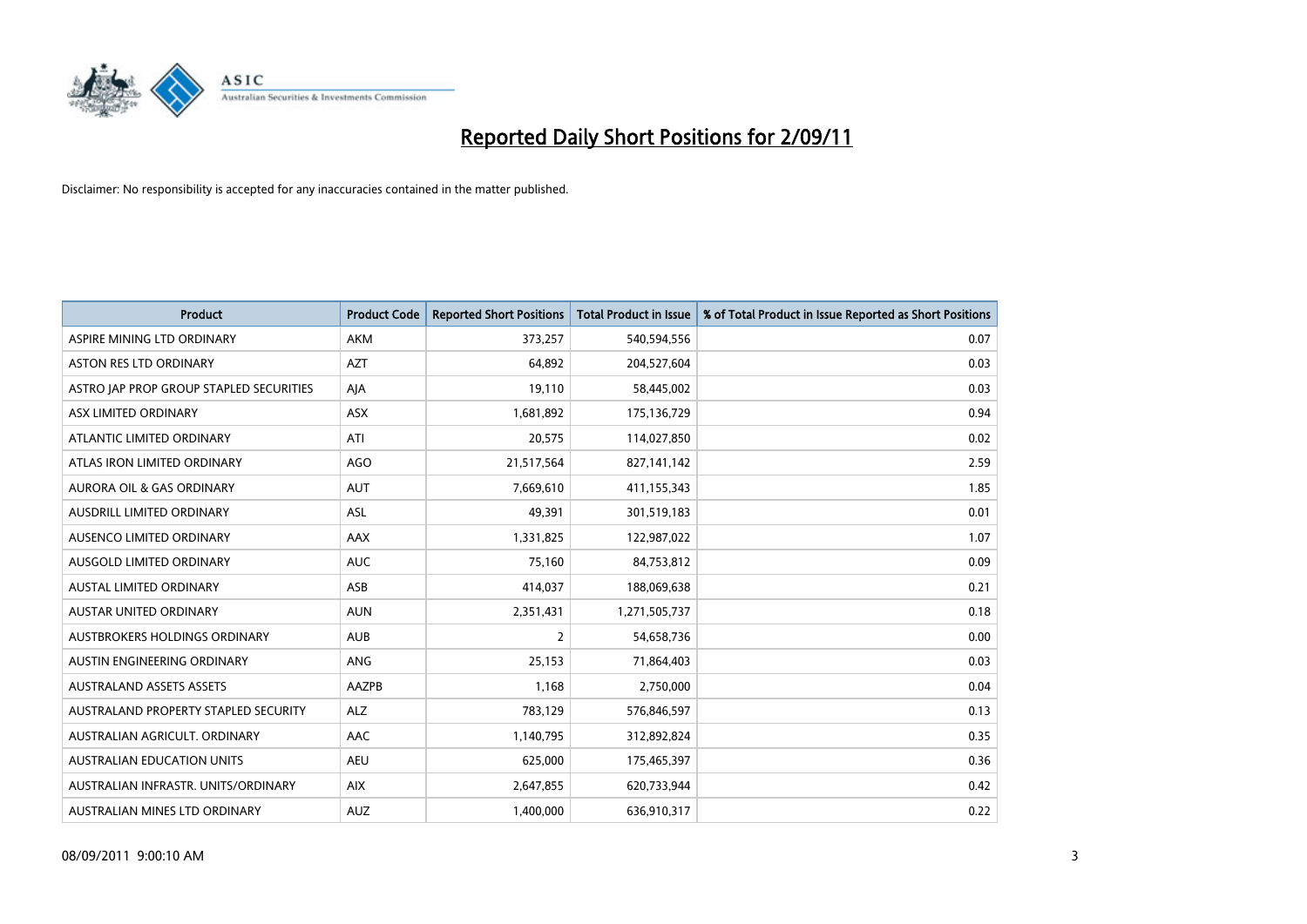

| <b>Product</b>                        | <b>Product Code</b> | <b>Reported Short Positions</b> | <b>Total Product in Issue</b> | % of Total Product in Issue Reported as Short Positions |
|---------------------------------------|---------------------|---------------------------------|-------------------------------|---------------------------------------------------------|
| AUSTRALIAN PHARM, ORDINARY            | API                 | 2,102,722                       | 488,115,883                   | 0.42                                                    |
| AUTOMOTIVE HOLDINGS ORDINARY          | <b>AHE</b>          | 5,675                           | 260,579,682                   | 0.00                                                    |
| AVANCO RESOURCES LTD ORDINARY         | AVB                 | 1,080,527                       | 790,453,517                   | 0.14                                                    |
| AVEXA LIMITED ORDINARY                | <b>AVX</b>          | 243,657                         | 847,688,779                   | 0.03                                                    |
| AWE LIMITED ORDINARY                  | <b>AWE</b>          | 4,171,937                       | 521,871,941                   | 0.79                                                    |
| AZUMAH RESOURCES ORDINARY             | <b>AZM</b>          | 302,564                         | 281,650,356                   | 0.11                                                    |
| <b>BANDANNA ENERGY ORDINARY</b>       | <b>BND</b>          | 408,752                         | 526,946,930                   | 0.08                                                    |
| BANK OF QUEENSLAND. ORDINARY          | <b>BOQ</b>          | 9,219,332                       | 225,369,547                   | 4.08                                                    |
| <b>BANNERMAN RESOURCES ORDINARY</b>   | <b>BMN</b>          | 60,429                          | 234,435,934                   | 0.03                                                    |
| <b>BASE RES LIMITED ORDINARY</b>      | <b>BSE</b>          | 840,120                         | 190,141,114                   | 0.44                                                    |
| <b>BATHURST RESOURCES ORDINARY</b>    | <b>BTU</b>          | 6,657,233                       | 685,847,997                   | 0.97                                                    |
| <b>BAUXITE RESOURCE LTD ORDINARY</b>  | <b>BAU</b>          | 111,797                         | 235,379,896                   | 0.05                                                    |
| <b>BC IRON LIMITED ORDINARY</b>       | <b>BCI</b>          | 278,942                         | 94,881,000                    | 0.29                                                    |
| BEACH ENERGY LIMITED ORDINARY         | <b>BPT</b>          | 1,395,502                       | 1,103,127,711                 | 0.11                                                    |
| BEADELL RESOURCE LTD ORDINARY         | <b>BDR</b>          | 291,482                         | 657,906,946                   | 0.05                                                    |
| BENDIGO AND ADELAIDE ORDINARY         | <b>BEN</b>          | 7,038,267                       | 360,325,520                   | 1.93                                                    |
| BERKELEY RESOURCES ORDINARY           | <b>BKY</b>          | 829,836                         | 174,298,273                   | 0.47                                                    |
| BETASHARES ASX RES ETF UNITS          | <b>ORE</b>          | 118,220                         | 4,519,665                     | 2.62                                                    |
| BETASHARES GOLD ETF ETF UNITS DEF SET | <b>QAUDA</b>        | 40,706                          | 388,730                       | 10.47                                                   |
| BHP BILLITON LIMITED ORDINARY         | <b>BHP</b>          | 40,374,006                      | 3,211,496,105                 | 1.26                                                    |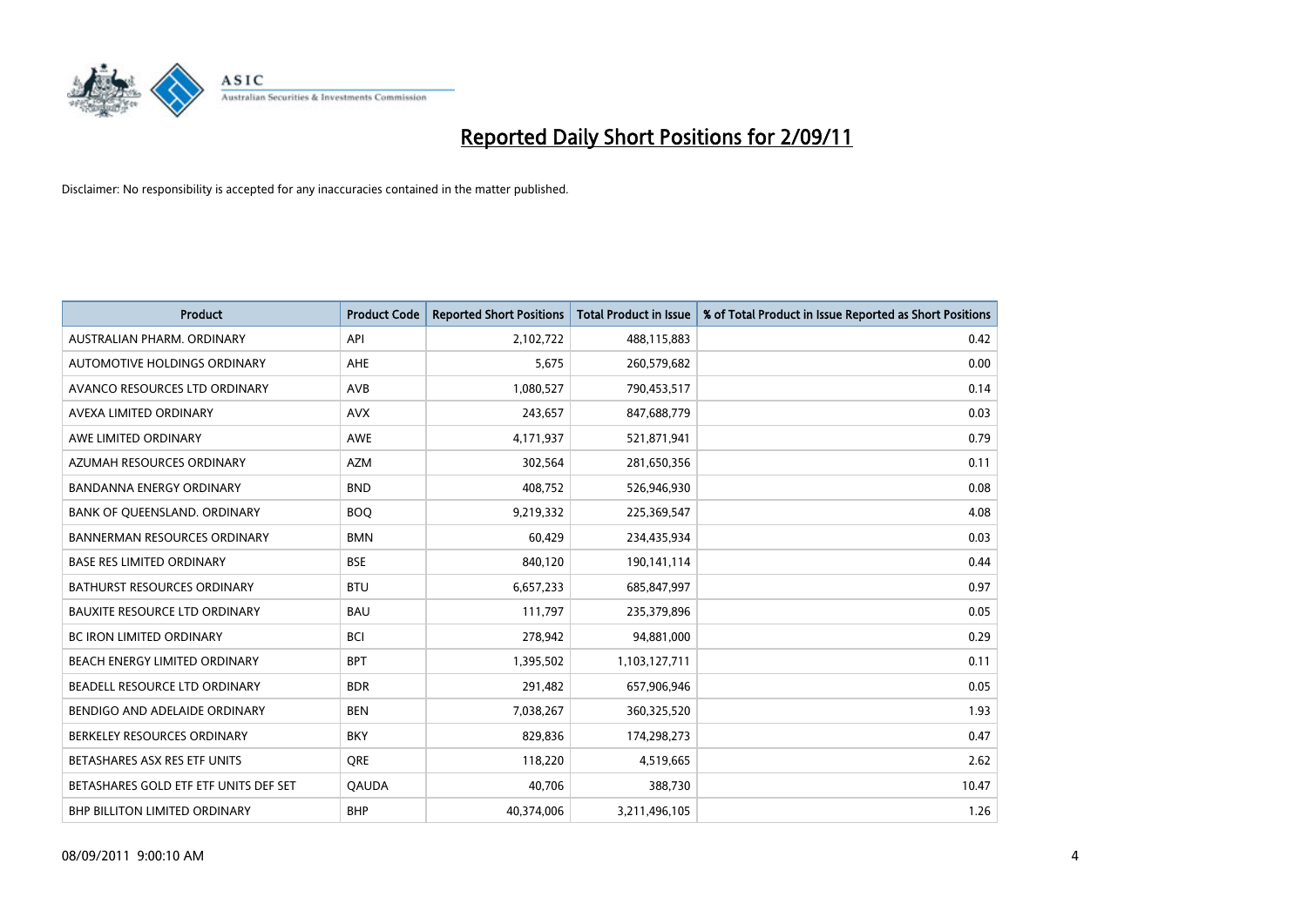

| <b>Product</b>                       | <b>Product Code</b> | <b>Reported Short Positions</b> | <b>Total Product in Issue</b> | % of Total Product in Issue Reported as Short Positions |
|--------------------------------------|---------------------|---------------------------------|-------------------------------|---------------------------------------------------------|
| <b>BILLABONG ORDINARY</b>            | <b>BBG</b>          | 20,000,664                      | 254,037,587                   | 7.88                                                    |
| <b>BIOTA HOLDINGS ORDINARY</b>       | <b>BTA</b>          | 1,988,879                       | 181,703,711                   | 1.08                                                    |
| <b>BISALLOY STEEL ORDINARY</b>       | <b>BIS</b>          | 84,480                          | 216,455,965                   | 0.04                                                    |
| BKI INVESTMENT LTD ORDINARY          | BKI                 | 508                             | 422,863,407                   | 0.00                                                    |
| <b>BLACKTHORN RESOURCES ORDINARY</b> | <b>BTR</b>          | 35,848                          | 122,918,000                   | 0.03                                                    |
| <b>BLUESCOPE STEEL LTD ORDINARY</b>  | <b>BSL</b>          | 68,964,088                      | 1,842,207,385                 | 3.76                                                    |
| <b>BOART LONGYEAR ORDINARY</b>       | <b>BLY</b>          | 9,151,621                       | 461, 163, 412                 | 1.97                                                    |
| <b>BOOM LOGISTICS ORDINARY</b>       | <b>BOL</b>          | 337,999                         | 465,011,147                   | 0.07                                                    |
| BORAL LIMITED. ORDINARY              | <b>BLD</b>          | 44,799,561                      | 729,925,990                   | 6.12                                                    |
| BOTSWANA METALS LTD ORDINARY         | <b>BML</b>          | 7,000                           | 143,717,013                   | 0.00                                                    |
| <b>BOW ENERGY LIMITED ORDINARY</b>   | <b>BOW</b>          | 2,853,960                       | 351,683,973                   | 0.80                                                    |
| <b>BRADKEN LIMITED ORDINARY</b>      | <b>BKN</b>          | 3,567,138                       | 161,849,910                   | 2.17                                                    |
| <b>BRAMBLES LIMITED ORDINARY</b>     | <b>BXB</b>          | 15,508,070                      | 1,480,098,838                 | 1.02                                                    |
| <b>BREVILLE GROUP LTD ORDINARY</b>   | <b>BRG</b>          | 2,739                           | 129,995,322                   | 0.00                                                    |
| <b>BRICKWORKS LIMITED ORDINARY</b>   | <b>BKW</b>          | 21,237                          | 147,567,333                   | 0.01                                                    |
| <b>BROCKMAN RESOURCES ORDINARY</b>   | <b>BRM</b>          | 58,806                          | 144,803,151                   | 0.04                                                    |
| BT INVESTMENT MNGMNT ORDINARY        | <b>BTT</b>          | 956,310                         | 160,000,000                   | 0.59                                                    |
| <b>BURU ENERGY ORDINARY</b>          | <b>BRU</b>          | 4,233,251                       | 182,840,549                   | 2.32                                                    |
| <b>BWP TRUST ORDINARY UNITS</b>      | <b>BWP</b>          | 1,071,892                       | 520,012,793                   | 0.21                                                    |
| CABCHARGE AUSTRALIA ORDINARY         | CAB                 | 760,345                         | 120,437,014                   | 0.61                                                    |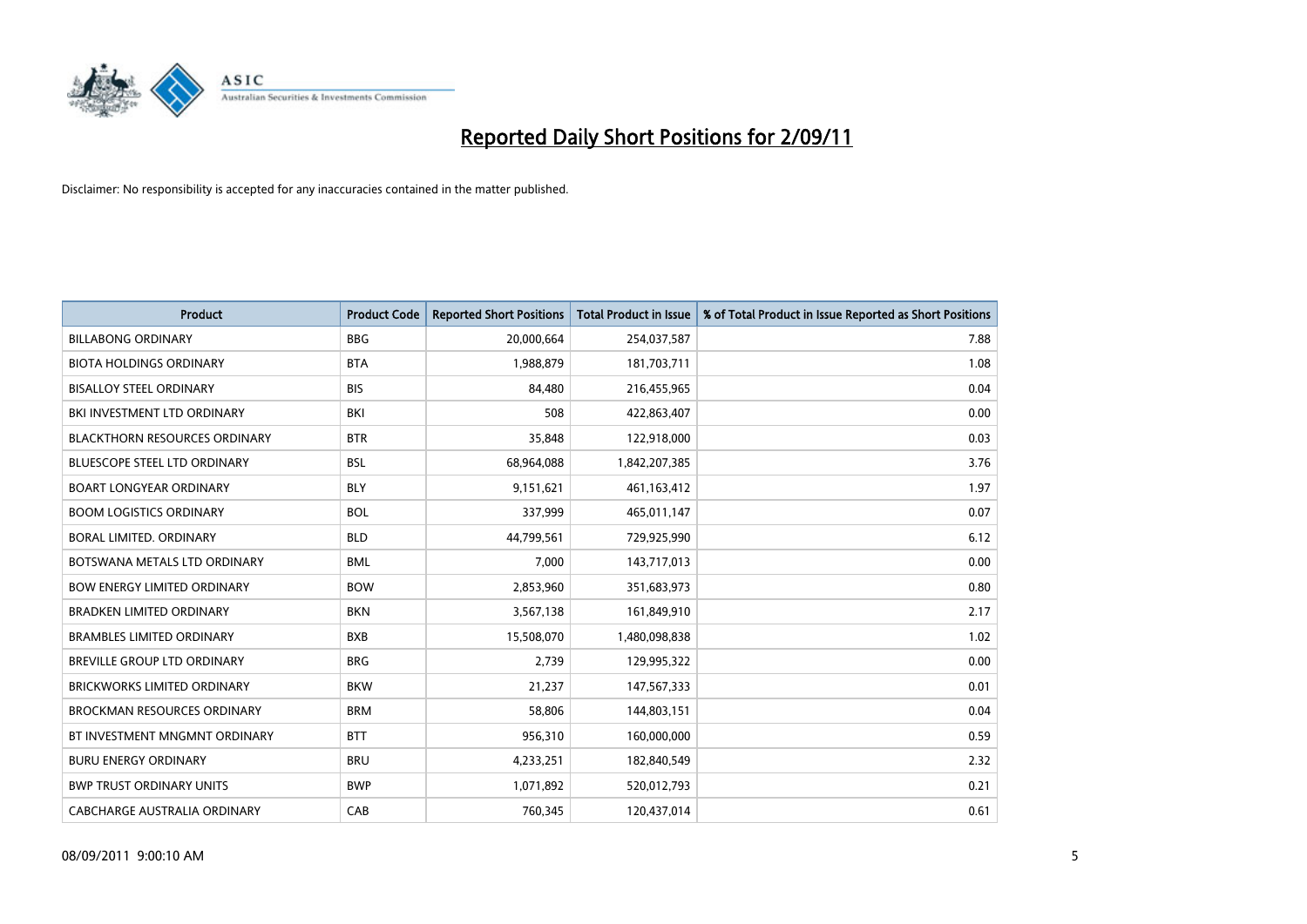

| <b>Product</b>                             | <b>Product Code</b> | <b>Reported Short Positions</b> | Total Product in Issue | % of Total Product in Issue Reported as Short Positions |
|--------------------------------------------|---------------------|---------------------------------|------------------------|---------------------------------------------------------|
| <b>CALTEX AUSTRALIA ORDINARY</b>           | <b>CTX</b>          | 8,086,835                       | 270,000,000            | 2.94                                                    |
| <b>CAMPBELL BROTHERS ORDINARY</b>          | <b>CPB</b>          | 91,498                          | 67,503,411             | 0.13                                                    |
| CAPE LAMBERT RES LTD ORDINARY              | <b>CFE</b>          | 863,844                         | 630,749,603            | 0.14                                                    |
| CARABELLA RES LTD ORDINARY                 | <b>CLR</b>          | 720,524                         | 92,389,409             | 0.78                                                    |
| <b>CARBON ENERGY ORDINARY</b>              | <b>CNX</b>          | 2,465,918                       | 698,517,858            | 0.34                                                    |
| <b>CARDNO LIMITED ORDINARY</b>             | CDD                 | 3,027                           | 109,780,032            | 0.00                                                    |
| CARNARVON PETROLEUM ORDINARY               | <b>CVN</b>          | 1,989,091                       | 690,320,634            | 0.28                                                    |
| <b>CARNEGIE WAVE ENERGY ORDINARY</b>       | <b>CWE</b>          | 83,000                          | 899,087,627            | 0.01                                                    |
| CARPATHIAN RESOURCES ORDINARY              | <b>CPN</b>          | 75,000                          | 265,533,501            | 0.03                                                    |
| CARPENTARIA EXP. LTD ORDINARY              | CAP                 | 9.777                           | 98,741,301             | 0.01                                                    |
| CARSALES.COM LTD ORDINARY                  | <b>CRZ</b>          | 13,512,049                      | 233,879,722            | 5.75                                                    |
| <b>CASH CONVERTERS ORDINARY</b>            | CCV                 | 161,745                         | 379,761,025            | 0.04                                                    |
| <b>CASPIAN OIL &amp; GAS ORDINARY</b>      | <b>CIG</b>          | 50.000                          | 1,331,500,513          | 0.00                                                    |
| CATALPA RESOURCES ORDINARY                 | CAH                 | 153,654                         | 178,214,799            | 0.08                                                    |
| <b>CELLNET GROUP ORDINARY</b>              | <b>CLT</b>          | 1,342                           | 61,232,953             | 0.00                                                    |
| CENTRAL PETROLEUM ORDINARY                 | <b>CTP</b>          | 11,455                          | 982,298,842            | 0.00                                                    |
| <b>CENTRO PROPERTIES UNITS/ORD STAPLED</b> | <b>CNP</b>          | 6,692                           | 972,414,514            | 0.00                                                    |
| CENTRO RETAIL GROUP STAPLED SECURITIES     | <b>CER</b>          | 598,284                         | 2,286,399,424          | 0.02                                                    |
| <b>CERAMIC FUEL CELLS ORDINARY</b>         | <b>CFU</b>          | 637,272                         | 1,201,353,566          | 0.05                                                    |
| <b>CFS RETAIL PROPERTY UNITS</b>           | <b>CFX</b>          | 57,058,197                      | 2,839,591,911          | 1.99                                                    |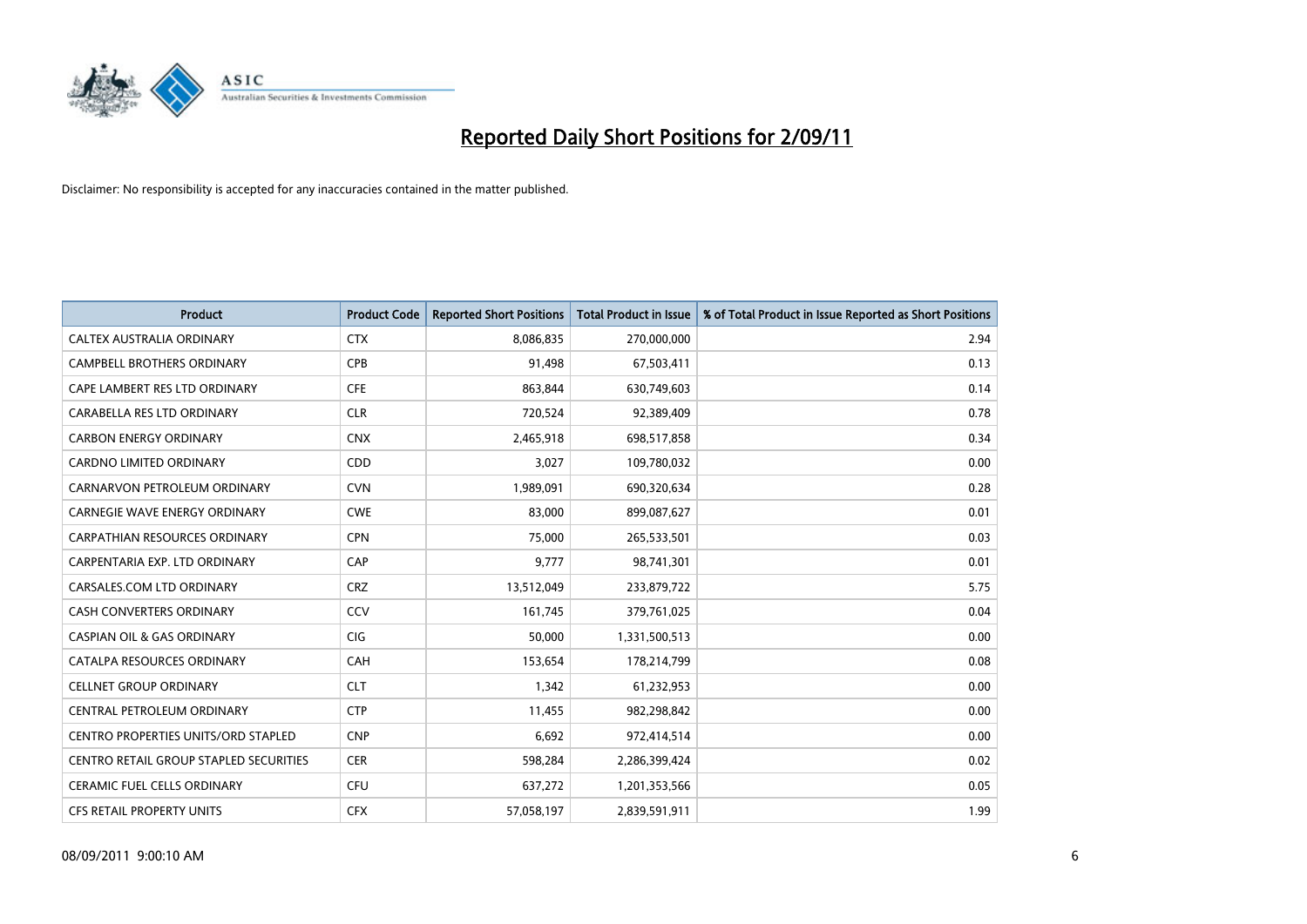

| Product                                 | <b>Product Code</b> | <b>Reported Short Positions</b> | <b>Total Product in Issue</b> | % of Total Product in Issue Reported as Short Positions |
|-----------------------------------------|---------------------|---------------------------------|-------------------------------|---------------------------------------------------------|
| <b>CGA MINING LIMITED ORDINARY</b>      | <b>CGX</b>          | 189,285                         | 333,475,726                   | 0.05                                                    |
| <b>CHALICE GOLD MINES ORDINARY</b>      | <b>CHN</b>          | 200                             | 250,030,886                   | 0.00                                                    |
| CHALLENGER DIV.PRO. STAPLED UNITS       | <b>CDI</b>          | 247,585                         | 903,470,988                   | 0.02                                                    |
| CHALLENGER INFRAST. STAPLED UNITS       | <b>CIF</b>          | 31,499                          | 316,223,785                   | 0.01                                                    |
| <b>CHALLENGER LIMITED ORDINARY</b>      | CGF                 | 6,741,893                       | 492,807,490                   | 1.38                                                    |
| <b>CHANDLER MACLEOD LTD ORDINARY</b>    | <b>CMG</b>          | 11,970                          | 466,466,720                   | 0.00                                                    |
| CHARTER HALL GROUP STAPLED US PROHIBIT. | <b>CHC</b>          | 1,087,456                       | 308,040,283                   | 0.35                                                    |
| <b>CHARTER HALL OFFICE UNIT</b>         | CQ <sub>O</sub>     | 10,646,013                      | 493,319,730                   | 2.16                                                    |
| <b>CHARTER HALL RETAIL UNITS</b>        | <b>CQR</b>          | 890,356                         | 302,162,079                   | 0.28                                                    |
| CITIGOLD CORP LTD ORDINARY              | <b>CTO</b>          | 2,059,217                       | 1,105,078,301                 | 0.18                                                    |
| CLINUVEL PHARMACEUT, ORDINARY           | CUV                 | 4,127                           | 30,381,706                    | 0.01                                                    |
| <b>CLOUGH LIMITED ORDINARY</b>          | <b>CLO</b>          | 113,250                         | 769,801,269                   | 0.01                                                    |
| <b>CO2 GROUP LIMITED ORDINARY</b>       | COZ                 | 400.000                         | 280,309,888                   | 0.14                                                    |
| <b>COAL &amp; ALLIED ORDINARY</b>       | <b>CNA</b>          | 6.069                           | 86,584,735                    | 0.00                                                    |
| COAL OF AFRICA LTD ORDINARY             | <b>CZA</b>          | 579,104                         | 531,139,661                   | 0.11                                                    |
| <b>COALSPUR MINES LTD ORDINARY</b>      | <b>CPL</b>          | 1,214,441                       | 579,768,744                   | 0.20                                                    |
| <b>COBAR CONSOLIDATED ORDINARY</b>      | CCU                 | 40,120                          | 175,313,488                   | 0.02                                                    |
| COCA-COLA AMATIL ORDINARY               | <b>CCL</b>          | 7,162,851                       | 758,281,096                   | 0.93                                                    |
| <b>COCHLEAR LIMITED ORDINARY</b>        | <b>COH</b>          | 2,202,419                       | 56,808,883                    | 3.88                                                    |
| <b>COCKATOO COAL ORDINARY</b>           | <b>COK</b>          | 5,847,325                       | 1,016,196,908                 | 0.57                                                    |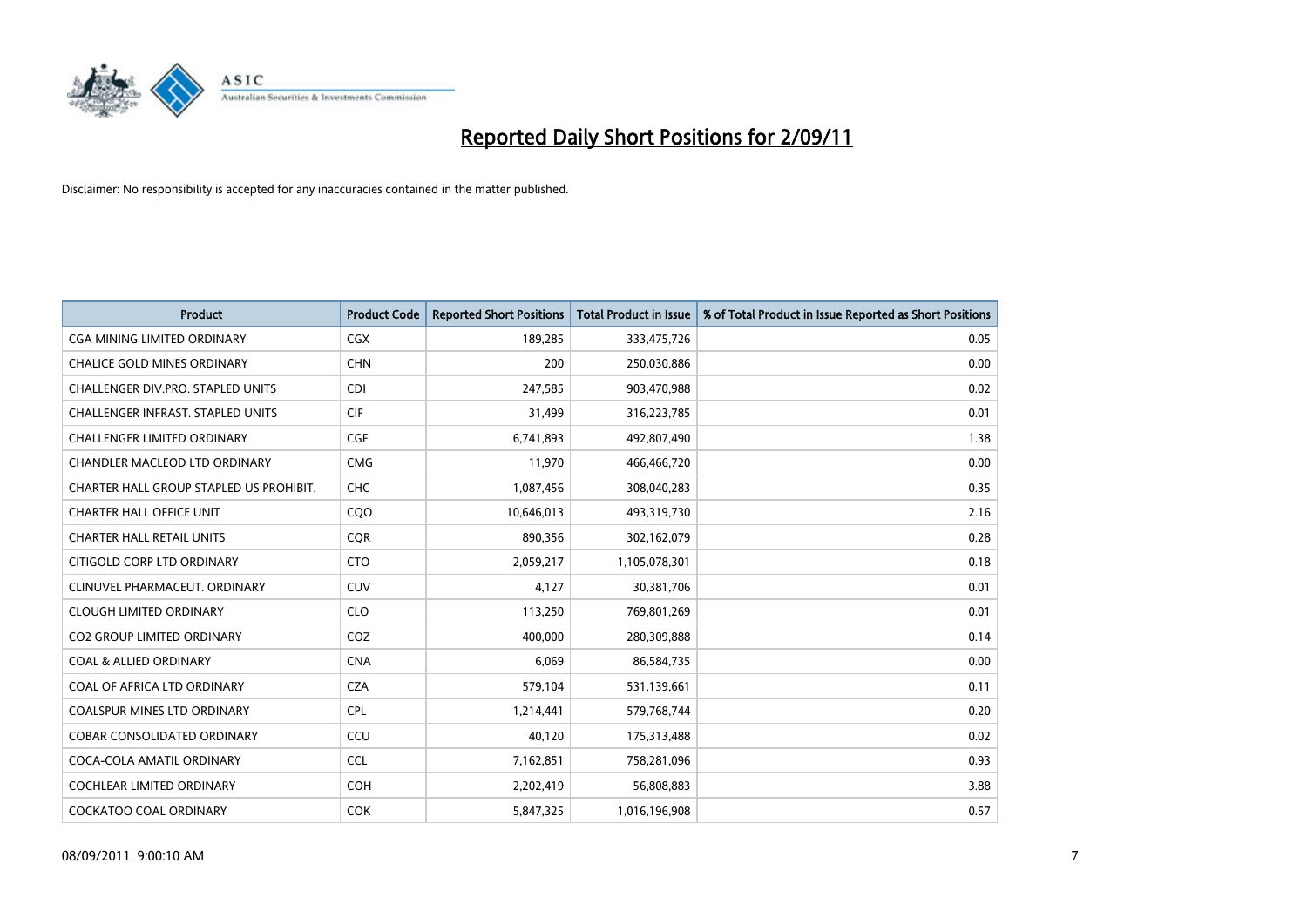

| Product                                  | <b>Product Code</b> | <b>Reported Short Positions</b> | Total Product in Issue | % of Total Product in Issue Reported as Short Positions |
|------------------------------------------|---------------------|---------------------------------|------------------------|---------------------------------------------------------|
| <b>CODAN LIMITED ORDINARY</b>            | <b>CDA</b>          | 800                             | 164,145,980            | 0.00                                                    |
| <b>COKAL LTD ORDINARY</b>                | <b>CKA</b>          | 667,384                         | 130,055,735            | 0.51                                                    |
| <b>COLLINS FOODS LTD ORDINARY</b>        | <b>CKF</b>          | 731,173                         | 93,000,003             | 0.78                                                    |
| COMMONWEALTH BANK, ORDINARY              | <b>CBA</b>          | 25,167,291                      | 1,558,687,244          | 1.58                                                    |
| <b>COMMONWEALTH PROP ORDINARY UNITS</b>  | <b>CPA</b>          | 29,254,475                      | 2,458,123,552          | 1.19                                                    |
| <b>COMPASS RESOURCES ORDINARY</b>        | <b>CMR</b>          | 160,952                         | 147,402,920            | 0.11                                                    |
| <b>COMPUTERSHARE LTD ORDINARY</b>        | <b>CPU</b>          | 5,725,855                       | 555,664,059            | 1.01                                                    |
| <b>CONNECTEAST GROUP STAPLED</b>         | <b>CEU</b>          | 10,229,238                      | 3,940,145,951          | 0.25                                                    |
| CONQUEST MINING ORDINARY                 | CQT                 | 1,270,517                       | 583,241,478            | 0.21                                                    |
| CONSOLIDATED MEDIA, ORDINARY             | <b>CMI</b>          | 1,425,952                       | 561,834,996            | 0.25                                                    |
| CONTANGO MICROCAP ORDINARY               | <b>CTN</b>          | 7,500                           | 146,423,793            | 0.01                                                    |
| CONTINENTAL COAL LTD DEFERRED SETTLEMENT | <b>CCCDA</b>        | 2,000                           | 241,517,032            | 0.00                                                    |
| <b>COOPER ENERGY LTD ORDINARY</b>        | <b>COE</b>          | 89,539                          | 292,576,001            | 0.03                                                    |
| <b>COPPER STRIKE LTD ORDINARY</b>        | <b>CSE</b>          | 714                             | 129,455,571            | 0.00                                                    |
| <b>CORDLIFE LIMITED ORDINARY</b>         | <b>CBB</b>          |                                 | 150,887,354            | 0.00                                                    |
| <b>COUNT FINANCIAL ORDINARY</b>          | COU                 | 427,808                         | 262,247,830            | 0.16                                                    |
| <b>CREDIT CORP GROUP ORDINARY</b>        | <b>CCP</b>          | 6,300                           | 45,210,752             | 0.01                                                    |
| <b>CROMWELL PROP STAPLED SECURITIES</b>  | <b>CMW</b>          | 274,564                         | 966,845,859            | 0.03                                                    |
| <b>CROWN LIMITED ORDINARY</b>            | <b>CWN</b>          | 1,230,685                       | 754,131,800            | 0.14                                                    |
| <b>CRUSADER RESOURCES ORDINARY</b>       | CAS                 | 250.000                         | 110,146,040            | 0.23                                                    |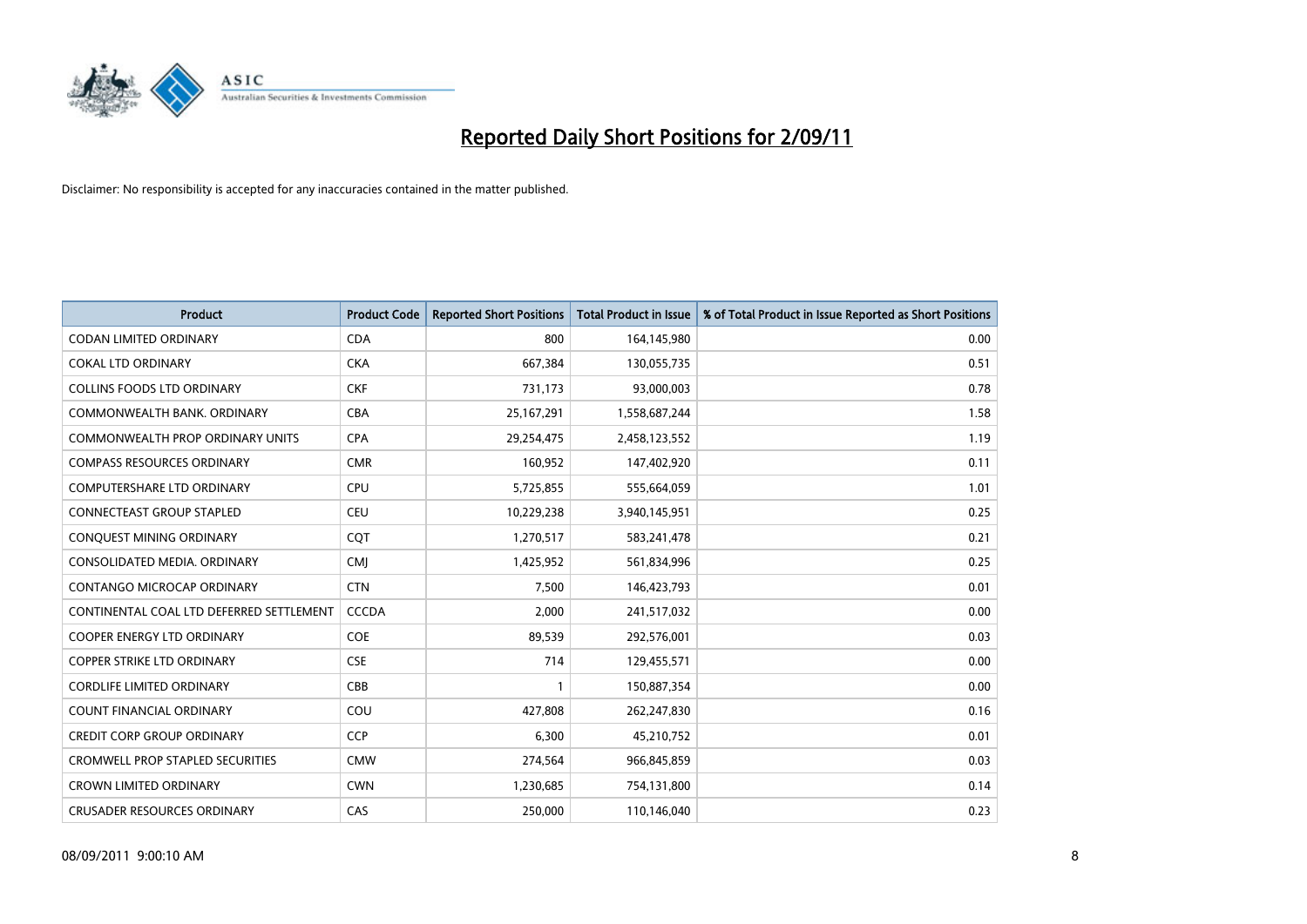

| <b>Product</b>                       | <b>Product Code</b> | <b>Reported Short Positions</b> | Total Product in Issue | % of Total Product in Issue Reported as Short Positions |
|--------------------------------------|---------------------|---------------------------------|------------------------|---------------------------------------------------------|
| CS GP100 AUST TRUST ORDINARY UNITS   | <b>CSJ</b>          | 1,950,000                       | 32,398,143             | 6.02                                                    |
| <b>CSG LIMITED ORDINARY</b>          | CSV                 | 982,633                         | 282,567,499            | 0.35                                                    |
| <b>CSL LIMITED ORDINARY</b>          | <b>CSL</b>          | 2,528,856                       | 527,976,541            | 0.45                                                    |
| <b>CSR LIMITED ORDINARY</b>          | <b>CSR</b>          | 20,601,222                      | 506,000,315            | 4.06                                                    |
| <b>CUDECO LIMITED ORDINARY</b>       | CDU                 | 1,886,202                       | 138,649,865            | 1.35                                                    |
| <b>CUSTOMERS LIMITED ORDINARY</b>    | <b>CUS</b>          | 212,691                         | 134,869,357            | 0.15                                                    |
| DART ENERGY LTD ORDINARY             | <b>DTE</b>          | 5,573,925                       | 720,875,002            | 0.77                                                    |
| DAVID JONES LIMITED ORDINARY         | <b>DJS</b>          | 44,569,104                      | 520,751,395            | 8.56                                                    |
| <b>DECMIL GROUP LIMITED ORDINARY</b> | <b>DCG</b>          | 17,022                          | 124,269,568            | 0.01                                                    |
| DEEP YELLOW LIMITED ORDINARY         | <b>DYL</b>          | 40,826                          | 1,128,506,403          | 0.00                                                    |
| DEVINE LIMITED ORDINARY              | <b>DVN</b>          | 1,000                           | 634,918,223            | 0.00                                                    |
| DEXUS PROPERTY GROUP STAPLED UNITS   | <b>DXS</b>          | 13,350,546                      | 4,839,024,176          | 0.26                                                    |
| DISCOVERY METALS LTD ORDINARY        | <b>DML</b>          | 5,493,635                       | 437,114,481            | 1.24                                                    |
| DOMINO PIZZA ENTERPR ORDINARY        | <b>DMP</b>          | 324,333                         | 68,884,674             | 0.47                                                    |
| DOWNER EDI LIMITED ORDINARY          | <b>DOW</b>          | 6,795,204                       | 429,100,296            | 1.57                                                    |
| DRAGON MINING LTD ORDINARY           | <b>DRA</b>          | 403                             | 75,170,613             | 0.00                                                    |
| DRILLSEARCH ENERGY ORDINARY          | <b>DLS</b>          | 1,806,152                       | 305,176,742            | 0.59                                                    |
| DUET GROUP STAPLED US PROHIBIT.      | <b>DUE</b>          | 3,740,275                       | 1,091,628,341          | 0.34                                                    |
| DULUXGROUP LIMITED ORDINARY          | <b>DLX</b>          | 9,770,276                       | 367,456,259            | 2.63                                                    |
| EASTERN STAR GAS ORDINARY            | ESG                 | 29,528,829                      | 992,317,041            | 2.96                                                    |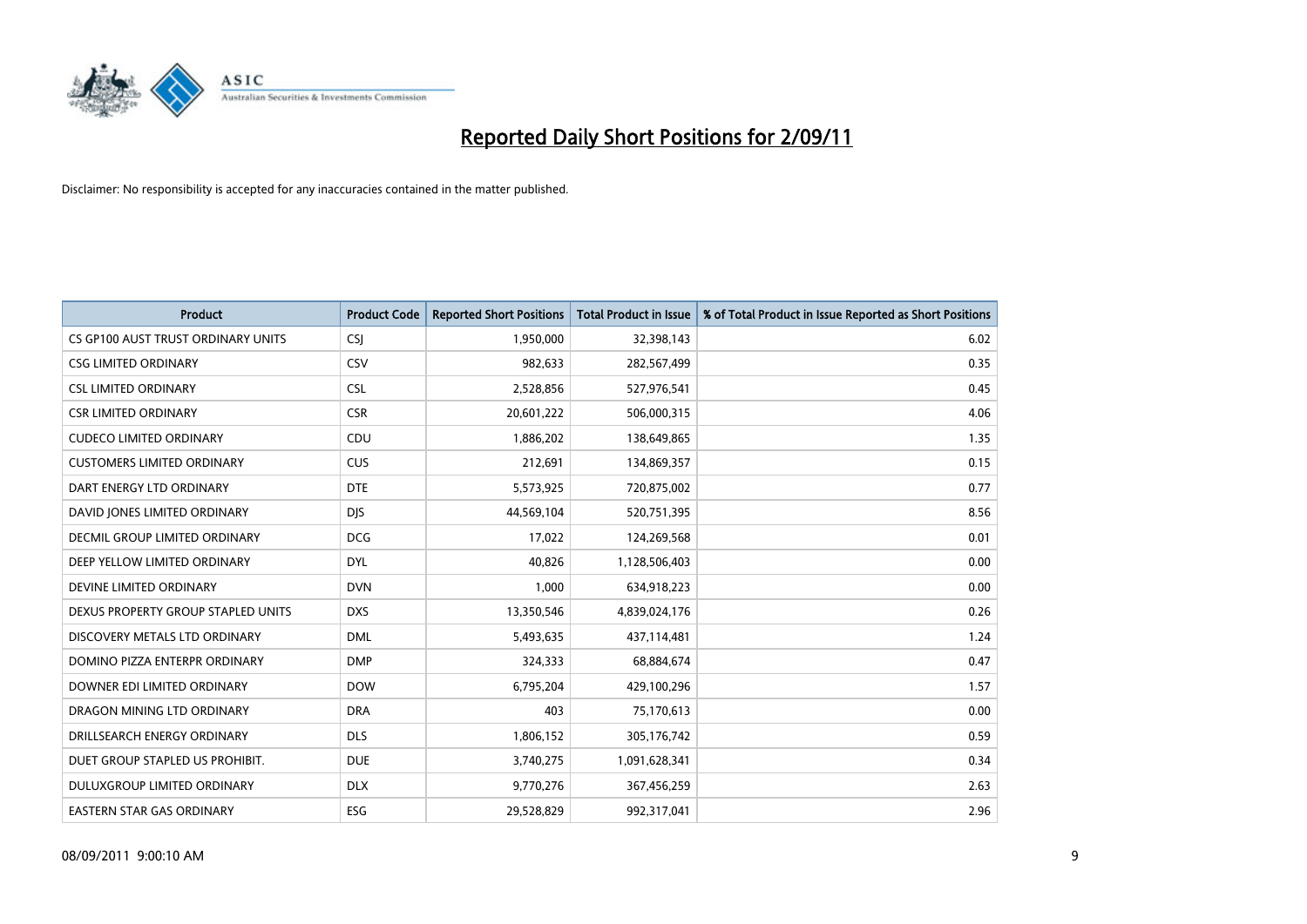

| <b>Product</b>                        | <b>Product Code</b> | <b>Reported Short Positions</b> | <b>Total Product in Issue</b> | % of Total Product in Issue Reported as Short Positions |
|---------------------------------------|---------------------|---------------------------------|-------------------------------|---------------------------------------------------------|
| ECHO ENTERTAINMENT ORDINARY           | EGP                 | 707,411                         | 688,019,737                   | 0.09                                                    |
| ELDERS LIMITED ORDINARY               | <b>ELD</b>          | 18,429,091                      | 448,598,480                   | 4.09                                                    |
| ELDORADO GOLD CORP CDI 1:1            | EAU                 | 15,112                          | 11,658,431                    | 0.13                                                    |
| ELEMENTAL MINERALS ORDINARY           | <b>ELM</b>          | 164,863                         | 173,385,608                   | 0.09                                                    |
| ELEMENTOS LIMITED ORDINARY            | <b>ELT</b>          | 16                              | 77,068,979                    | 0.00                                                    |
| ELIXIR PETROLEUM LTD ORDINARY         | <b>EXR</b>          | 324,400                         | 188,988,472                   | 0.17                                                    |
| <b>EMECO HOLDINGS ORDINARY</b>        | <b>EHL</b>          | 753,541                         | 631,237,586                   | 0.11                                                    |
| ENERGIA MINERALS LTD ORDINARY         | <b>EMX</b>          | 139,711                         | 82,500,005                    | 0.17                                                    |
| ENERGY RESOURCES ORDINARY 'A'         | <b>ERA</b>          | 5,359,125                       | 190,737,934                   | 2.81                                                    |
| <b>ENERGY WORLD CORPOR, ORDINARY</b>  | <b>EWC</b>          | 21,140,352                      | 1,734,166,672                 | 1.21                                                    |
| <b>ENTEK ENERGY LTD ORDINARY</b>      | <b>ETE</b>          | 489,903                         | 510,657,387                   | 0.10                                                    |
| <b>ENTELLECT LIMITED ORDINARY</b>     | <b>ESN</b>          | 464,050                         | 985,337,932                   | 0.05                                                    |
| <b>ENVESTRA LIMITED ORDINARY</b>      | <b>ENV</b>          | 2,070,507                       | 1,468,560,201                 | 0.14                                                    |
| <b>EXTRACT RESOURCES ORDINARY</b>     | <b>EXT</b>          | 379,255                         | 251,159,163                   | 0.14                                                    |
| FAIRFAX MEDIA LTD ORDINARY            | <b>FXI</b>          | 306,749,947                     | 2,351,955,725                 | 13.03                                                   |
| <b>FAR LTD ORDINARY</b>               | <b>FAR</b>          | 21,000,000                      | 1,245,401,164                 | 1.69                                                    |
| FERRAUS LIMITED ORDINARY              | <b>FRS</b>          | 370                             | 408,884,504                   | 0.00                                                    |
| FISHER & PAYKEL APP. ORDINARY         | <b>FPA</b>          | 18,298                          | 724,235,162                   | 0.00                                                    |
| FKP PROPERTY GROUP STAPLED SECURITIES | <b>FKP</b>          | 28,387,789                      | 1,185,077,223                 | 2.38                                                    |
| FLEETWOOD CORP ORDINARY               | <b>FWD</b>          | 239,028                         | 58,071,672                    | 0.41                                                    |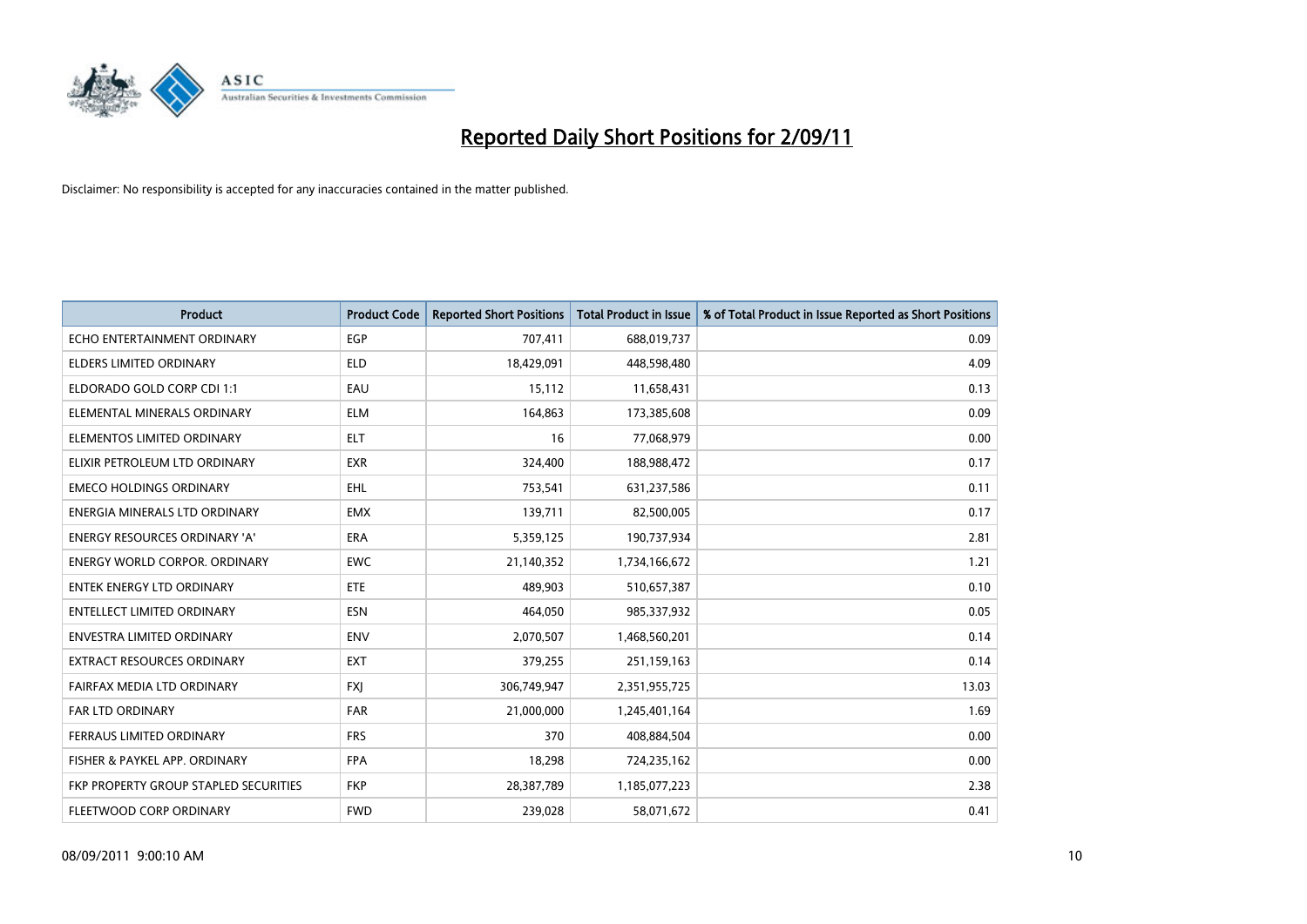

| <b>Product</b>                            | <b>Product Code</b> | <b>Reported Short Positions</b> | <b>Total Product in Issue</b> | % of Total Product in Issue Reported as Short Positions |
|-------------------------------------------|---------------------|---------------------------------|-------------------------------|---------------------------------------------------------|
| FLETCHER BUILDING ORDINARY                | <b>FBU</b>          | 7,444,466                       | 678,573,570                   | 1.10                                                    |
| FLEXIGROUP LIMITED ORDINARY               | <b>FXL</b>          | 32,970                          | 276,292,173                   | 0.00                                                    |
| <b>FLIGHT CENTRE ORDINARY</b>             | <b>FLT</b>          | 4,749,178                       | 99,967,920                    | 4.76                                                    |
| FLINDERS MINES LTD ORDINARY               | <b>FMS</b>          | 21,149,194                      | 1,820,839,571                 | 1.15                                                    |
| <b>FORGE GROUP LIMITED ORDINARY</b>       | FGE                 | 106,046                         | 82,924,014                    | 0.13                                                    |
| FORTE ENERGY NL ORDINARY                  | <b>FTE</b>          | 2,658,986                       | 695,589,311                   | 0.38                                                    |
| FORTESCUE METALS GRP ORDINARY             | <b>FMG</b>          | 39,652,825                      | 3,113,348,659                 | 1.24                                                    |
| <b>FOSTER'S GROUP ORDINARY</b>            | FGL                 | 12,881,368                      | 1,940,894,542                 | 0.65                                                    |
| FTD CORPORATION ORDINARY                  | <b>FTD</b>          | 8,088                           | 36,474,593                    | 0.02                                                    |
| <b>FUNTASTIC LIMITED ORDINARY</b>         | <b>FUN</b>          | 322,528                         | 340,997,682                   | 0.09                                                    |
| <b>G.U.D. HOLDINGS ORDINARY</b>           | GUD                 | 188,896                         | 69,089,611                    | 0.24                                                    |
| <b>GALAXY RESOURCES ORDINARY</b>          | GXY                 | 2,203,586                       | 323,327,000                   | 0.68                                                    |
| <b>GEODYNAMICS LIMITED ORDINARY</b>       | GDY                 | 111,144                         | 337,084,174                   | 0.03                                                    |
| <b>GINDALBIE METALS LTD ORDINARY</b>      | GBG                 | 39,455,600                      | 1,135,565,349                 | 3.44                                                    |
| <b>GLOBAL MINING ORDINARY</b>             | <b>GMI</b>          | 8,951                           | 191,820,968                   | 0.00                                                    |
| <b>GLOUCESTER COAL ORDINARY</b>           | GCL                 | 871,294                         | 202,905,967                   | 0.43                                                    |
| <b>GME RESOURCES LTD ORDINARY</b>         | <b>GME</b>          | 800                             | 322,635,902                   | 0.00                                                    |
| <b>GOLDEN WEST RESOURCE ORDINARY</b>      | <b>GWR</b>          | 1,617                           | 192,082,567                   | 0.00                                                    |
| <b>GOODMAN FIELDER, ORDINARY</b>          | <b>GFF</b>          | 26,163,502                      | 1,380,386,438                 | 1.87                                                    |
| <b>GOODMAN GROUP STAPLED US PROHIBIT.</b> | <b>GMG</b>          | 21,299,353                      | 7,394,607,411                 | 0.27                                                    |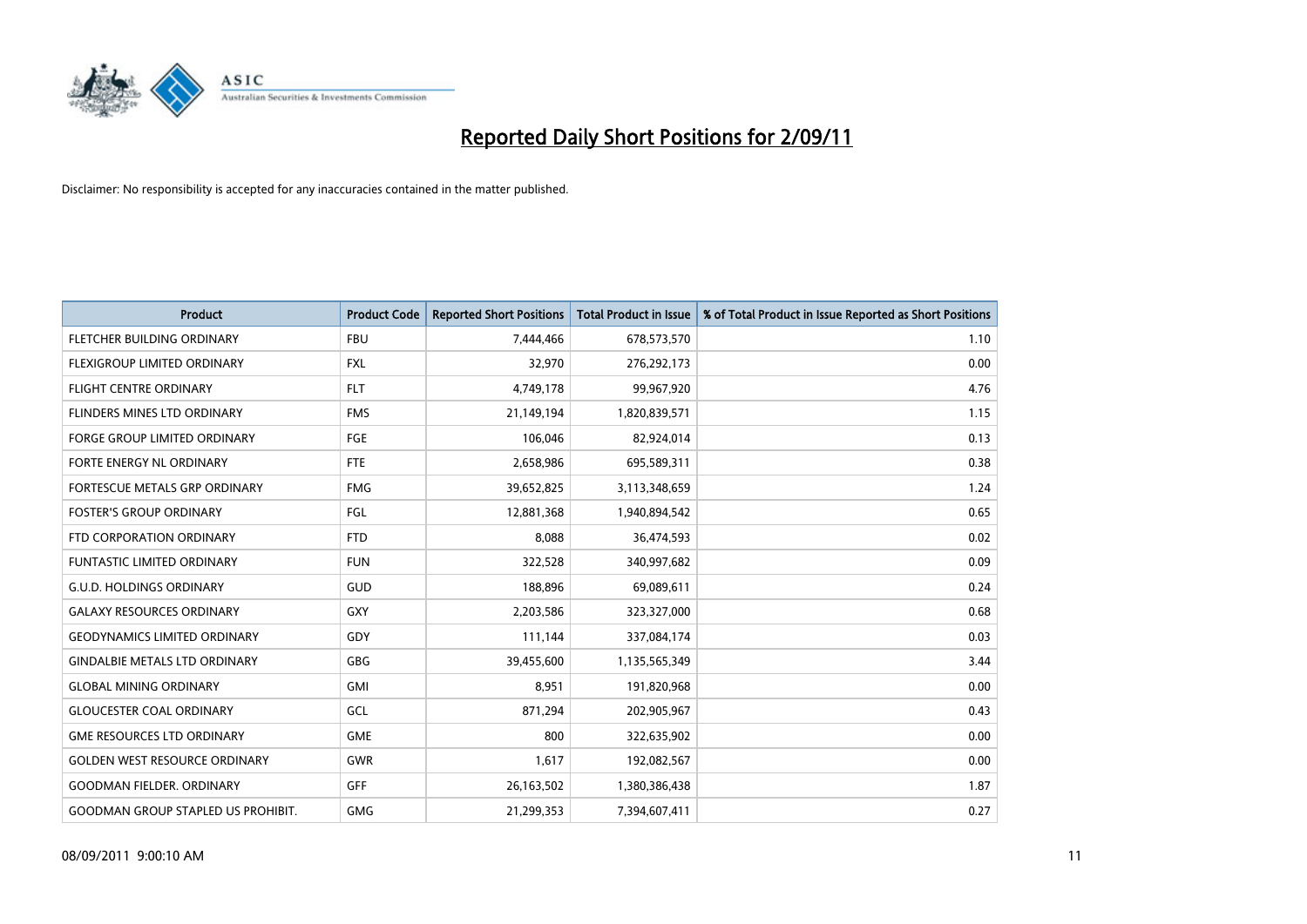

| Product                                   | <b>Product Code</b> | <b>Reported Short Positions</b> | Total Product in Issue | % of Total Product in Issue Reported as Short Positions |
|-------------------------------------------|---------------------|---------------------------------|------------------------|---------------------------------------------------------|
| <b>GPT GROUP STAPLED SEC.</b>             | <b>GPT</b>          | 17,880,851                      | 1,840,768,576          | 0.95                                                    |
| <b>GRAINCORP LIMITED A CLASS ORDINARY</b> | <b>GNC</b>          | 1,167,957                       | 198,318,900            | 0.57                                                    |
| <b>GRANGE RESOURCES. ORDINARY</b>         | <b>GRR</b>          | 170,297                         | 1,153,181,487          | 0.01                                                    |
| <b>GREENCAP LIMITED ORDINARY</b>          | GCG                 |                                 | 262,515,385            | 0.00                                                    |
| <b>GREENLAND MIN EN LTD ORDINARY</b>      | GGG                 | 2,207,811                       | 410,407,582            | 0.53                                                    |
| <b>GRYPHON MINERALS LTD ORDINARY</b>      | GRY                 | 1,740,053                       | 299,922,058            | 0.57                                                    |
| <b>GUILDFORD COAL LTD ORDINARY</b>        | <b>GUF</b>          | 1,973,988                       | 217,469,617            | 0.91                                                    |
| <b>GUINNESS PEAT GROUP. CDI 1:1</b>       | <b>GPG</b>          | 54                              | 266,222,148            | 0.00                                                    |
| <b>GUNNS LIMITED ORDINARY</b>             | <b>GNS</b>          | 68,650,803                      | 848,401,559            | 8.09                                                    |
| <b>GWA GROUP LTD ORDINARY</b>             | <b>GWA</b>          | 7,923,723                       | 301,525,014            | 2.63                                                    |
| HARVEY NORMAN ORDINARY                    | <b>HVN</b>          | 54,379,934                      | 1,062,316,784          | 5.11                                                    |
| HASTIE GROUP LIMITED ORDINARY             | <b>HST</b>          | 16,391,562                      | 1,367,511,426          | 1.20                                                    |
| HASTINGS DIVERSIFIED STAPLED SECURITY     | <b>HDF</b>          | 3,063,133                       | 530,001,072            | 0.56                                                    |
| <b>HEARTWARE INT INC CDI 35:1</b>         | <b>HIN</b>          | 272,008                         | 48,598,550             | 0.56                                                    |
| <b>HENDERSON GROUP CDI 1:1</b>            | <b>HGG</b>          | 8,172,768                       | 628,839,582            | 1.31                                                    |
| HFA HOLDINGS LIMITED ORDINARY             | <b>HFA</b>          | 447,023                         | 117,332,831            | 0.37                                                    |
| <b>HIGHLANDS PACIFIC ORDINARY</b>         | <b>HIG</b>          | 2,415,464                       | 686,082,148            | 0.35                                                    |
| HILLGROVE RES LTD ORDINARY                | <b>HGO</b>          | 1,187,555                       | 793,698,575            | 0.14                                                    |
| <b>HILLS HOLDINGS LTD ORDINARY</b>        | <b>HIL</b>          | 6,759,422                       | 249,139,016            | 2.72                                                    |
| HORIZON OIL LIMITED ORDINARY              | <b>HZN</b>          | 13,219,884                      | 1,130,811,515          | 1.17                                                    |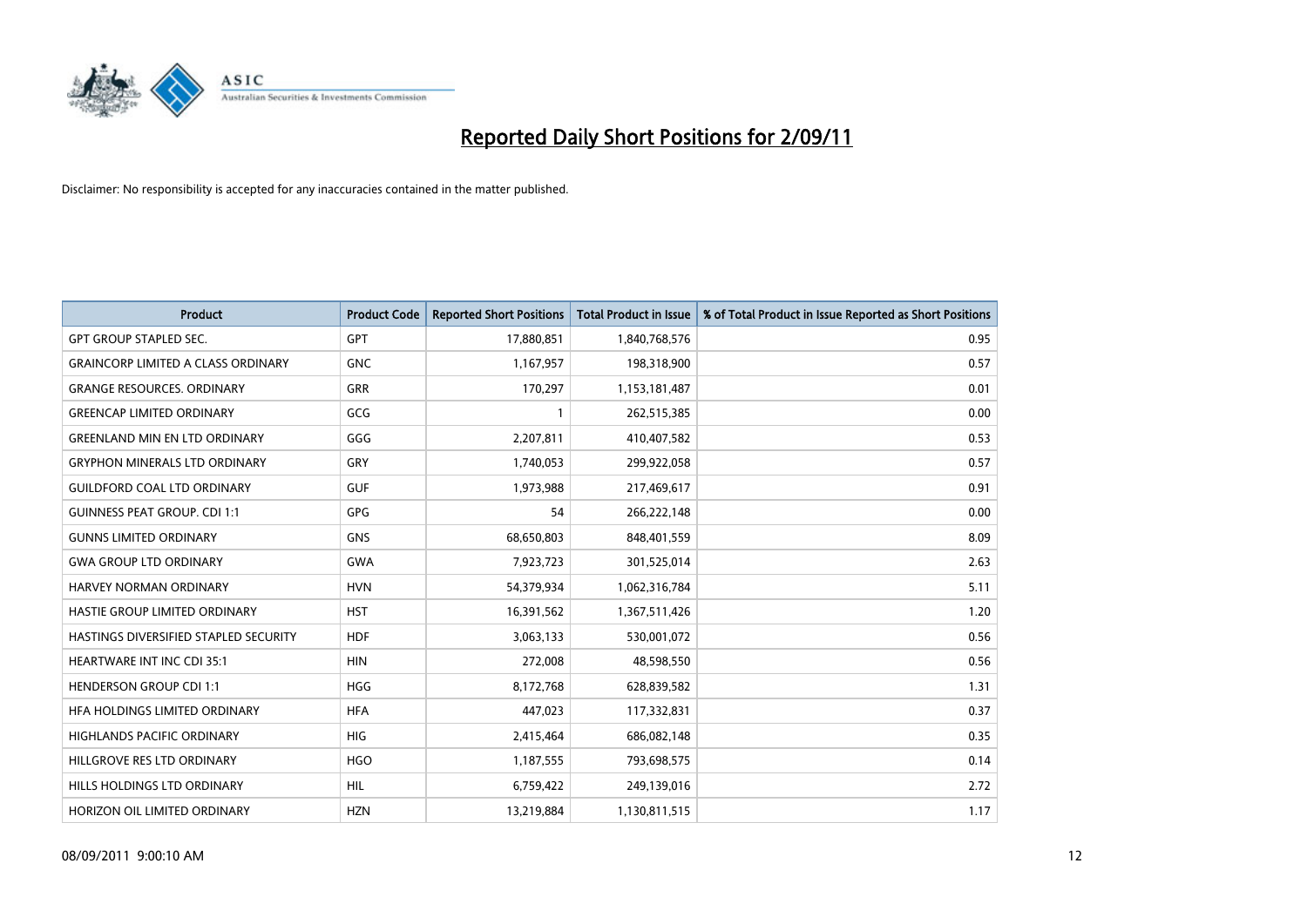

| <b>Product</b>                                | <b>Product Code</b> | <b>Reported Short Positions</b> | <b>Total Product in Issue</b> | % of Total Product in Issue Reported as Short Positions |
|-----------------------------------------------|---------------------|---------------------------------|-------------------------------|---------------------------------------------------------|
| HUNNU COAL LIMITED ORDINARY                   | <b>HUN</b>          | 38,084                          | 216,565,002                   | 0.02                                                    |
| ICON ENERGY LIMITED ORDINARY                  | <b>ICN</b>          | 67,000                          | 469,301,394                   | 0.01                                                    |
| <b>IINET LIMITED ORDINARY</b>                 | <b>IIN</b>          | 1,230,921                       | 152,169,119                   | 0.81                                                    |
| <b>IKWEZI MINING LTD ORDINARY</b>             | <b>IKW</b>          | 2,991,310                       | 168,800,000                   | 1.77                                                    |
| <b>ILUKA RESOURCES ORDINARY</b>               | ILU                 | 5,551,418                       | 418,700,517                   | 1.30                                                    |
| <b>IMDEX LIMITED ORDINARY</b>                 | <b>IMD</b>          | 68,995                          | 203,405,935                   | 0.04                                                    |
| IMF (AUSTRALIA) LTD ORDINARY                  | <b>IMF</b>          | 329,821                         | 123,828,193                   | 0.26                                                    |
| <b>IMX RESOURCES LTD ORDINARY</b>             | <b>IXR</b>          | 20,000                          | 262,612,803                   | 0.01                                                    |
| <b>INCITEC PIVOT ORDINARY</b>                 | <b>IPL</b>          | 2,933,362                       | 1,628,730,107                 | 0.15                                                    |
| <b>INDEPENDENCE GROUP ORDINARY</b>            | <b>IGO</b>          | 1,628,427                       | 202,907,135                   | 0.79                                                    |
| <b>INDOPHIL RESOURCES ORDINARY</b>            | <b>IRN</b>          | 15,119,404                      | 995,437,860                   | 1.52                                                    |
| <b>INDUSTREA LIMITED ORDINARY</b>             | IDL                 | 1,553,208                       | 364,733,566                   | 0.42                                                    |
| <b>INFIGEN ENERGY STAPLED SECURITIES</b>      | <b>IFN</b>          | 13,893,202                      | 762,265,972                   | 1.82                                                    |
| ING RE COM GROUP STAPLED SECURITIES           | <b>ILF</b>          | 9,075                           | 441,029,194                   | 0.00                                                    |
| <b>INSURANCE AUSTRALIA ORDINARY</b>           | IAG                 | 9,401,655                       | 2,079,034,021                 | 0.43                                                    |
| INT GOLDFIELDS LTD ORDINARY                   | <b>IGS</b>          | 9,542,682                       | 571,520,386                   | 1.67                                                    |
| INTEGRA MINING LTD, ORDINARY                  | <b>IGR</b>          | 7,073,828                       | 843,493,881                   | 0.83                                                    |
| <b>INTREPID MINES ORDINARY</b>                | IAU                 | 3,526,007                       | 522,312,291                   | 0.70                                                    |
| <b>INVESTA OFFICE FUND STAPLED SECURITIES</b> | <b>IOF</b>          | 9,966,914                       | 2,729,071,212                 | 0.35                                                    |
| <b>INVOCARE LIMITED ORDINARY</b>              | <b>IVC</b>          | 980,956                         | 107,912,897                   | 0.92                                                    |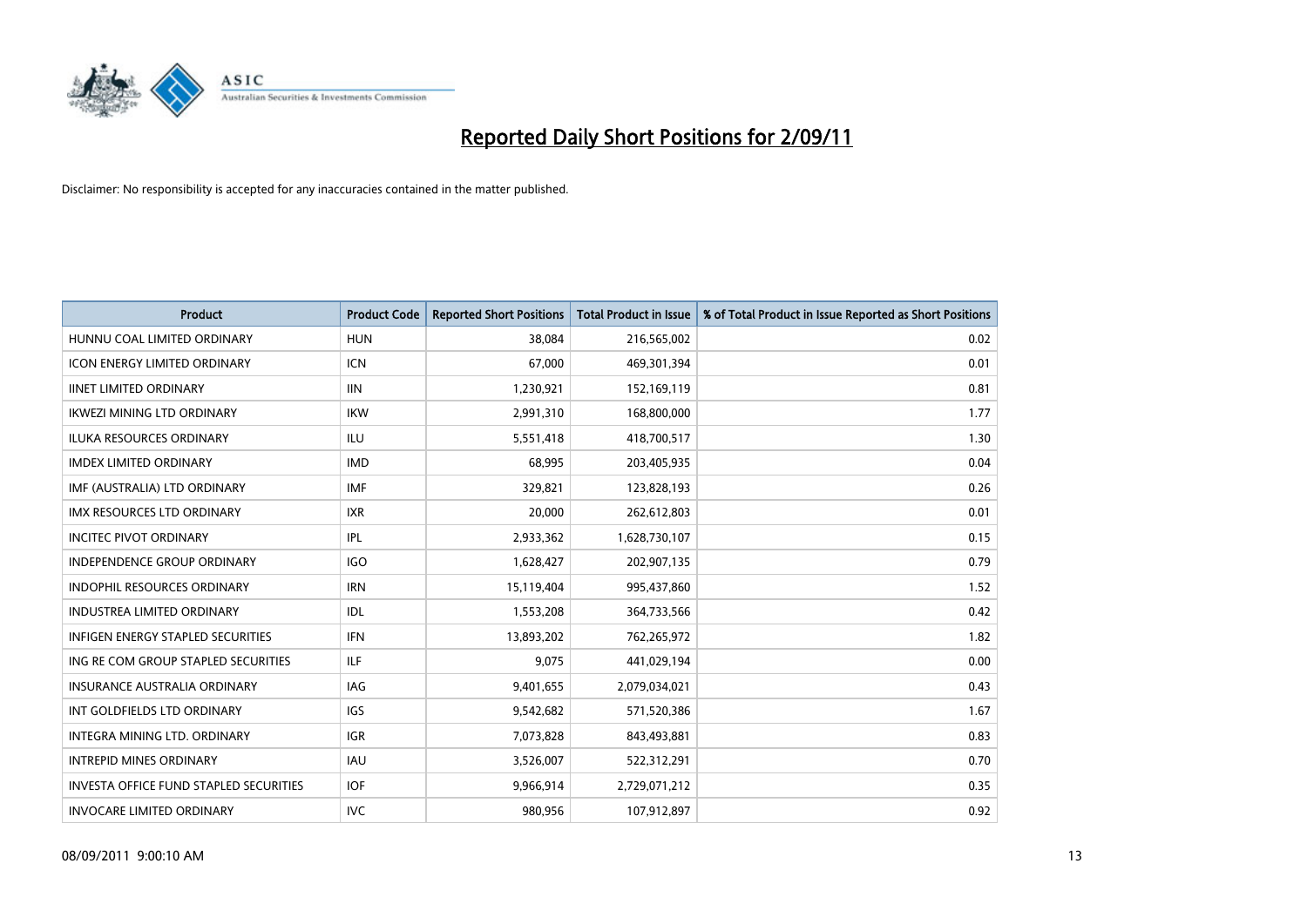

| Product                                   | <b>Product Code</b> | <b>Reported Short Positions</b> | Total Product in Issue | % of Total Product in Issue Reported as Short Positions |
|-------------------------------------------|---------------------|---------------------------------|------------------------|---------------------------------------------------------|
| <b>ION LIMITED ORDINARY</b>               | <b>ION</b>          | 164,453                         | 256,365,105            | 0.06                                                    |
| <b>IOOF HOLDINGS LTD ORDINARY</b>         | IFL.                | 995,294                         | 229,794,395            | 0.39                                                    |
| <b>IRESS MARKET TECH. ORDINARY</b>        | <b>IRE</b>          | 1,833,678                       | 126,920,010            | 1.43                                                    |
| <b>IRON ORE HOLDINGS ORDINARY</b>         | <b>IOH</b>          | 34,390                          | 166,087,005            | 0.02                                                    |
| ISHARES MSCI AUS 200 ISHARES MSCI AUS 200 | IOZ                 | 71,296                          | 2,400,836              | 2.97                                                    |
| ISHARES MSCI EM MKTS CDI 1:1              | IEM                 | 18,083                          | 425,700,000            | 0.00                                                    |
| <b>ISHARES MSCI TAIWAN CDI 1:1</b>        | <b>ITW</b>          | 11,865                          | 184,400,000            | 0.01                                                    |
| ISHARES RUSSELL 2000 CDI 1:1              | <b>IRU</b>          | 7,960                           | 147,350,000            | 0.01                                                    |
| ISHARES S&P HIGH DIV ISHARES S&P HIGH DIV | <b>IHD</b>          | 67,210                          | 2,300,931              | 2.92                                                    |
| ISHARES SMALL ORDS ISHARES SMALL ORDS     | <b>ISO</b>          | 281,386                         | 3,901,916              | 7.21                                                    |
| <b>IVANHOE AUSTRALIA ORDINARY</b>         | <b>IVA</b>          | 201,217                         | 418,729,553            | 0.04                                                    |
| JAMES HARDIE INDUST CHESS DEPOSITARY INT  | <b>JHX</b>          | 27,235,125                      | 437,311,611            | 6.21                                                    |
| <b>JAMESON RESOURCES ORDINARY</b>         | <b>JAL</b>          | 1,600,000                       | 95,828,865             | 1.67                                                    |
| <b>IB HI-FI LIMITED ORDINARY</b>          | <b>IBH</b>          | 20,620,287                      | 98,617,428             | 20.91                                                   |
| <b>JUPITER MINES ORDINARY</b>             | <b>IMS</b>          | 56,155                          | 1,561,235,037          | 0.00                                                    |
| <b>KAGARA LTD ORDINARY</b>                | KZL                 | 11,903,127                      | 718,068,836            | 1.64                                                    |
| KANGAROO RES LTD ORDINARY                 | <b>KRL</b>          | 508,548                         | 3,434,430,012          | 0.01                                                    |
| KAROON GAS AUSTRALIA ORDINARY             | <b>KAR</b>          | 1,567,624                       | 221,420,769            | 0.69                                                    |
| KATHMANDU HOLD LTD ORDINARY               | <b>KMD</b>          | 1,211,644                       | 200,000,000            | 0.59                                                    |
| KIMBERLEY METALS LTD ORDINARY             | <b>KBL</b>          | 1,820                           | 164,752,978            | 0.00                                                    |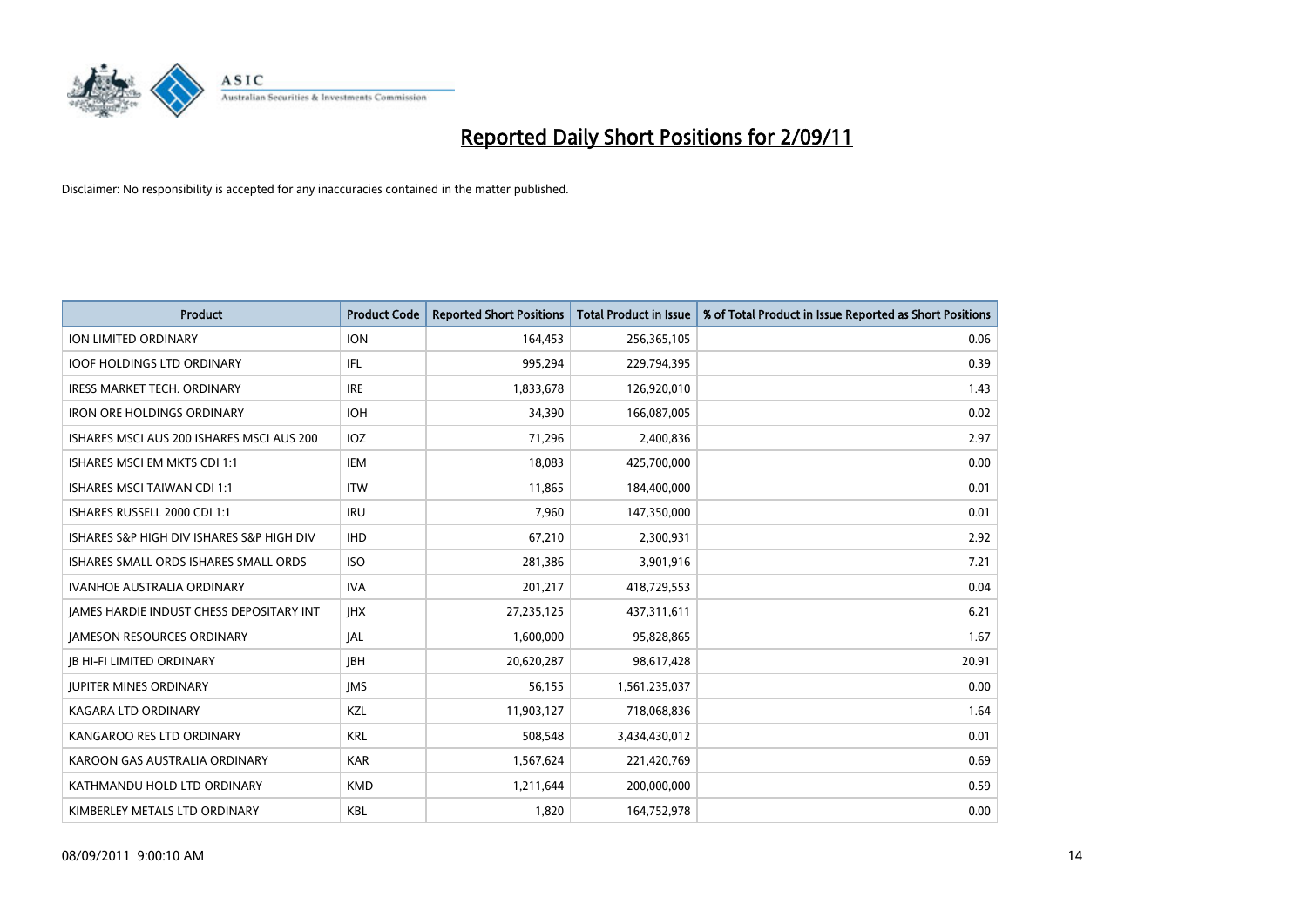

| <b>Product</b>                        | <b>Product Code</b> | <b>Reported Short Positions</b> | <b>Total Product in Issue</b> | % of Total Product in Issue Reported as Short Positions |
|---------------------------------------|---------------------|---------------------------------|-------------------------------|---------------------------------------------------------|
| KINGSGATE CONSOLID. ORDINARY          | <b>KCN</b>          | 2,485,855                       | 135,346,490                   | 1.82                                                    |
| KINGSROSE MINING LTD ORDINARY         | <b>KRM</b>          | 565,218                         | 266,873,726                   | 0.20                                                    |
| LEIGHTON HOLDINGS ORDINARY            | LEI                 | 9,359,383                       | 336,515,596                   | 2.79                                                    |
| LEND LEASE GROUP UNIT/ORD STAPLED     | <b>LLC</b>          | 1,955,723                       | 570,915,669                   | 0.34                                                    |
| LINC ENERGY LTD ORDINARY              | <b>LNC</b>          | 6,572,931                       | 503,418,900                   | 1.31                                                    |
| LIQUEFIED NATURAL ORDINARY            | LNG                 | 370,140                         | 267,699,015                   | 0.14                                                    |
| LUDOWICI LIMITED ORDINARY             | LDW                 | 6,496                           | 29,353,354                    | 0.02                                                    |
| LYNAS CORPORATION ORDINARY            | <b>LYC</b>          | 61,310,127                      | 1,713,846,913                 | 3.59                                                    |
| M2 TELECOMMUNICATION ORDINARY         | <b>MTU</b>          | 1,058                           | 123,731,285                   | 0.00                                                    |
| <b>MACA LIMITED ORDINARY</b>          | <b>MLD</b>          | 1,100                           | 150,000,000                   | 0.00                                                    |
| MACARTHUR COAL ORDINARY               | <b>MCC</b>          | 1,032,758                       | 302,092,343                   | 0.34                                                    |
| <b>MACMAHON HOLDINGS ORDINARY</b>     | MAH                 | 4,934,592                       | 738,631,705                   | 0.66                                                    |
| MACQ ATLAS ROADS GRP ORDINARY STAPLED | <b>MOA</b>          | 7,554,117                       | 464,279,594                   | 1.62                                                    |
| MACQUARIE GROUP LTD ORDINARY          | <b>MOG</b>          | 5,401,709                       | 348,285,032                   | 1.51                                                    |
| MAP GROUP STAPLED US PROHIBIT.        | <b>MAP</b>          | 4,500,272                       | 1,861,210,782                 | 0.23                                                    |
| <b>MATRIX C &amp; E LTD ORDINARY</b>  | <b>MCE</b>          | 321,058                         | 77,081,507                    | 0.41                                                    |
| MCMILLAN SHAKESPEARE ORDINARY         | <b>MMS</b>          | 3,482                           | 68,110,310                    | 0.00                                                    |
| MCPHERSON'S LTD ORDINARY              | <b>MCP</b>          | 341,436                         | 72,401,758                    | 0.48                                                    |
| MEDUSA MINING LTD ORDINARY            | <b>MML</b>          | 925,323                         | 188,233,911                   | 0.49                                                    |
| MELBOURNE IT LIMITED ORDINARY         | MLB                 | 168,914                         | 80,662,621                    | 0.21                                                    |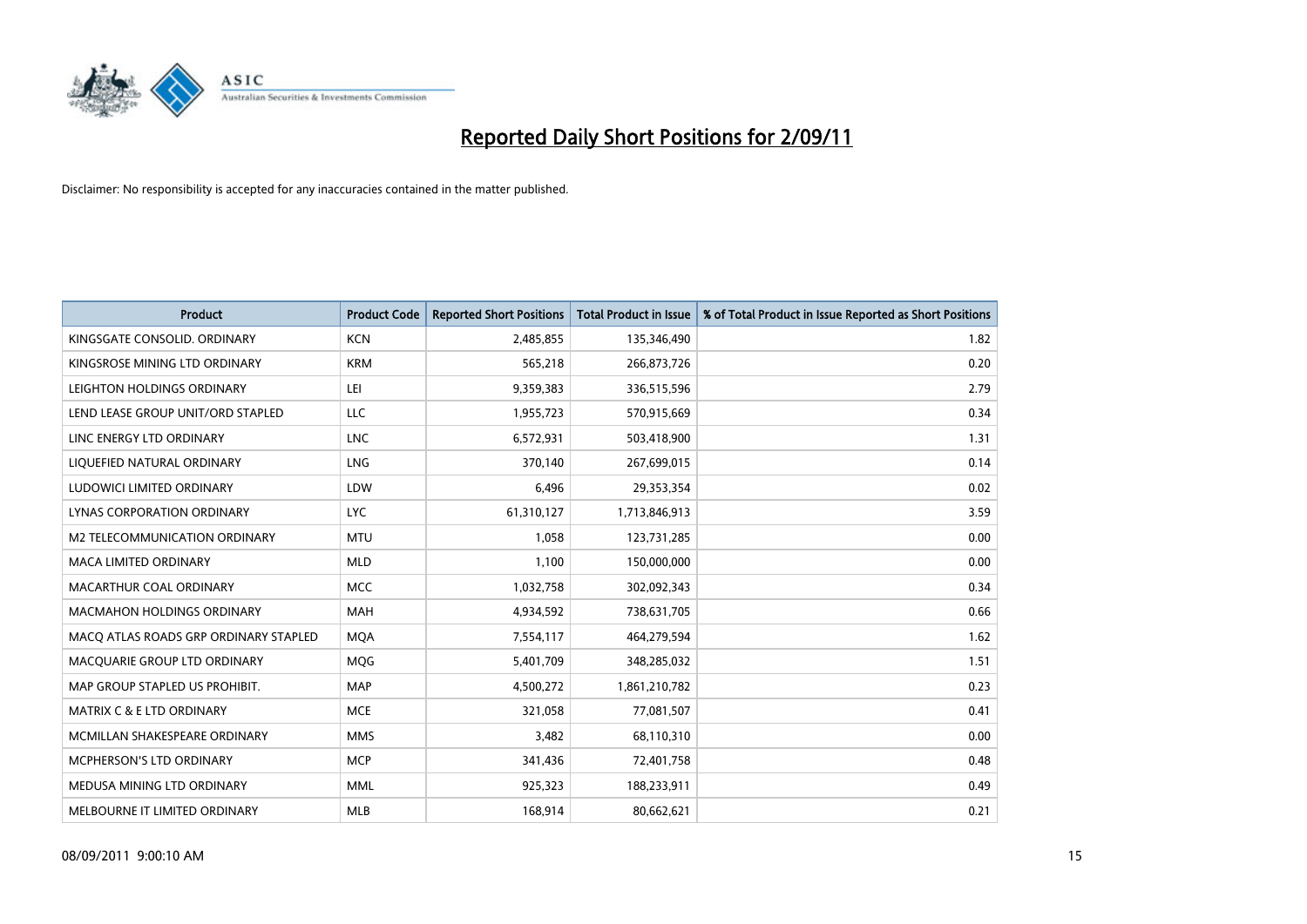

| <b>Product</b>                  | <b>Product Code</b> | <b>Reported Short Positions</b> | <b>Total Product in Issue</b> | % of Total Product in Issue Reported as Short Positions |
|---------------------------------|---------------------|---------------------------------|-------------------------------|---------------------------------------------------------|
| MEO AUSTRALIA LTD ORDINARY      | <b>MEO</b>          | 2,687,489                       | 539,913,260                   | 0.49                                                    |
| <b>MERMAID MARINE ORDINARY</b>  | <b>MRM</b>          | 6,366,350                       | 215,477,852                   | 2.96                                                    |
| MESOBLAST LIMITED ORDINARY      | <b>MSB</b>          | 4,557,971                       | 280,425,258                   | 1.61                                                    |
| METALS X LIMITED ORDINARY       | <b>MLX</b>          | 326,940                         | 1,358,424,065                 | 0.03                                                    |
| METCASH LIMITED ORDINARY        | <b>MTS</b>          | 29,857,646                      | 769,165,596                   | 3.87                                                    |
| METGASCO LIMITED ORDINARY       | <b>MEL</b>          | 235,435                         | 334,821,745                   | 0.07                                                    |
| METMINCO LIMITED ORDINARY       | <b>MNC</b>          | 1,130,274                       | 1,462,616,146                 | 0.08                                                    |
| METROCOAL LIMITED ORDINARY      | <b>MTE</b>          | 481,612                         | 98,773,663                    | 0.49                                                    |
| MHM METALS LIMITED ORDINARY     | <b>MHM</b>          | 135,162                         | 102,252,570                   | 0.14                                                    |
| MICLYN EXP OFFSHR ORDINARY      | <b>MIO</b>          | 671,950                         | 274,618,684                   | 0.25                                                    |
| MINARA RESOURCES ORDINARY       | <b>MRE</b>          | 10,473,233                      | 1,169,424,487                 | 0.89                                                    |
| MINCOR RESOURCES NL ORDINARY    | <b>MCR</b>          | 1,427,136                       | 198,360,804                   | 0.71                                                    |
| MINEMAKERS LIMITED ORDINARY     | <b>MAK</b>          | 44,227                          | 227,003,950                   | 0.02                                                    |
| MINERAL DEPOSITS ORDINARY       | <b>MDL</b>          | 243,812                         | 83,538,786                    | 0.29                                                    |
| MINERAL RESOURCES, ORDINARY     | <b>MIN</b>          | 796,067                         | 183,778,017                   | 0.45                                                    |
| MIRABELA NICKEL LTD ORDINARY    | <b>MBN</b>          | 13,088,442                      | 491,781,237                   | 2.65                                                    |
| MIRVAC GROUP STAPLED SECURITIES | <b>MGR</b>          | 39,084,868                      | 3,416,924,188                 | 1.14                                                    |
| MOLOPO ENERGY LTD ORDINARY      | <b>MPO</b>          | 1,724,024                       | 245,579,810                   | 0.69                                                    |
| MONADELPHOUS GROUP ORDINARY     | <b>MND</b>          | 437,886                         | 87,576,827                    | 0.48                                                    |
| MORTGAGE CHOICE LTD ORDINARY    | <b>MOC</b>          | 81,586                          | 119,948,255                   | 0.07                                                    |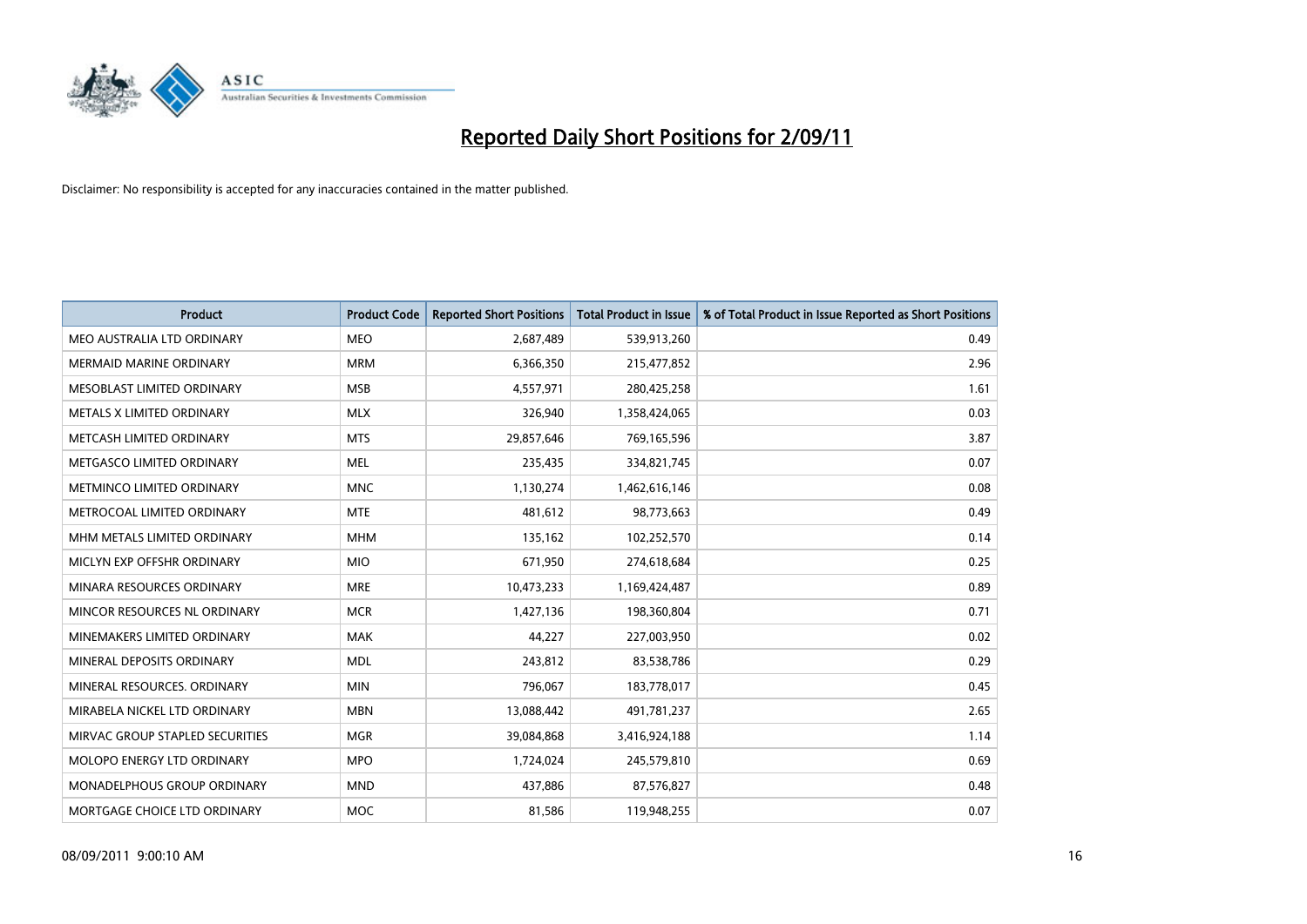

| <b>Product</b>                    | <b>Product Code</b> | <b>Reported Short Positions</b> | Total Product in Issue | % of Total Product in Issue Reported as Short Positions |
|-----------------------------------|---------------------|---------------------------------|------------------------|---------------------------------------------------------|
| <b>MOUNT GIBSON IRON ORDINARY</b> | <b>MGX</b>          | 8,833,188                       | 1,082,570,693          | 0.81                                                    |
| MULTIPLEX SITES SITES             | <b>MXUPA</b>        | 51                              | 4,500,000              | 0.00                                                    |
| MURCHISON METALS LTD ORDINARY     | <b>MMX</b>          | 13,286,777                      | 437,354,555            | 3.02                                                    |
| MYER HOLDINGS LTD ORDINARY        | <b>MYR</b>          | 49,220,357                      | 583,147,884            | 8.42                                                    |
| <b>MYSTATE LIMITED ORDINARY</b>   | <b>MYS</b>          | 1,400                           | 67,439,158             | 0.00                                                    |
| NANOSONICS LIMITED ORDINARY       | <b>NAN</b>          | 14,173                          | 230,490,585            | 0.01                                                    |
| NATIONAL AUST, BANK ORDINARY      | <b>NAB</b>          | 17,104,311                      | 2,201,147,145          | 0.76                                                    |
| NATURAL FUEL LIMITED ORDINARY     | <b>NFL</b>          |                                 | 1,121,912              | 0.00                                                    |
| NAVITAS LIMITED ORDINARY          | <b>NVT</b>          | 2,734,354                       | 375,230,115            | 0.71                                                    |
| NEPTUNE MARINE ORDINARY           | <b>NMS</b>          | 182,253                         | 1,748,545,632          | 0.01                                                    |
| NEW HOPE CORPORATION ORDINARY     | <b>NHC</b>          | 203,540                         | 830,230,549            | 0.01                                                    |
| NEWCREST MINING ORDINARY          | <b>NCM</b>          | 3,514,852                       | 765,000,000            | 0.43                                                    |
| NEWS CORP A NON-VOTING CDI        | <b>NWSLV</b>        | 4,581,082                       | 1,834,034,532          | 0.26                                                    |
| NEWS CORP B VOTING CDI            | <b>NWS</b>          | 4,862,996                       | 798,520,953            | 0.60                                                    |
| NEXBIS LIMITED ORDINARY           | <b>NBS</b>          | 63,733                          | 798,356,704            | 0.01                                                    |
| NEXTDC LIMITED ORDINARY           | <b>NXT</b>          | 34,285                          | 112,104,986            | 0.03                                                    |
| NEXUS ENERGY LIMITED ORDINARY     | <b>NXS</b>          | 3,614,854                       | 1,326,697,820          | 0.27                                                    |
| NIB HOLDINGS LIMITED ORDINARY     | <b>NHF</b>          | 104,911                         | 466,733,110            | 0.02                                                    |
| NICK SCALI LIMITED ORDINARY       | <b>NCK</b>          | 35,846                          | 81,000,000             | 0.04                                                    |
| NIDO PETROLEUM ORDINARY           | <b>NDO</b>          | 2,411,384                       | 1,389,163,151          | 0.17                                                    |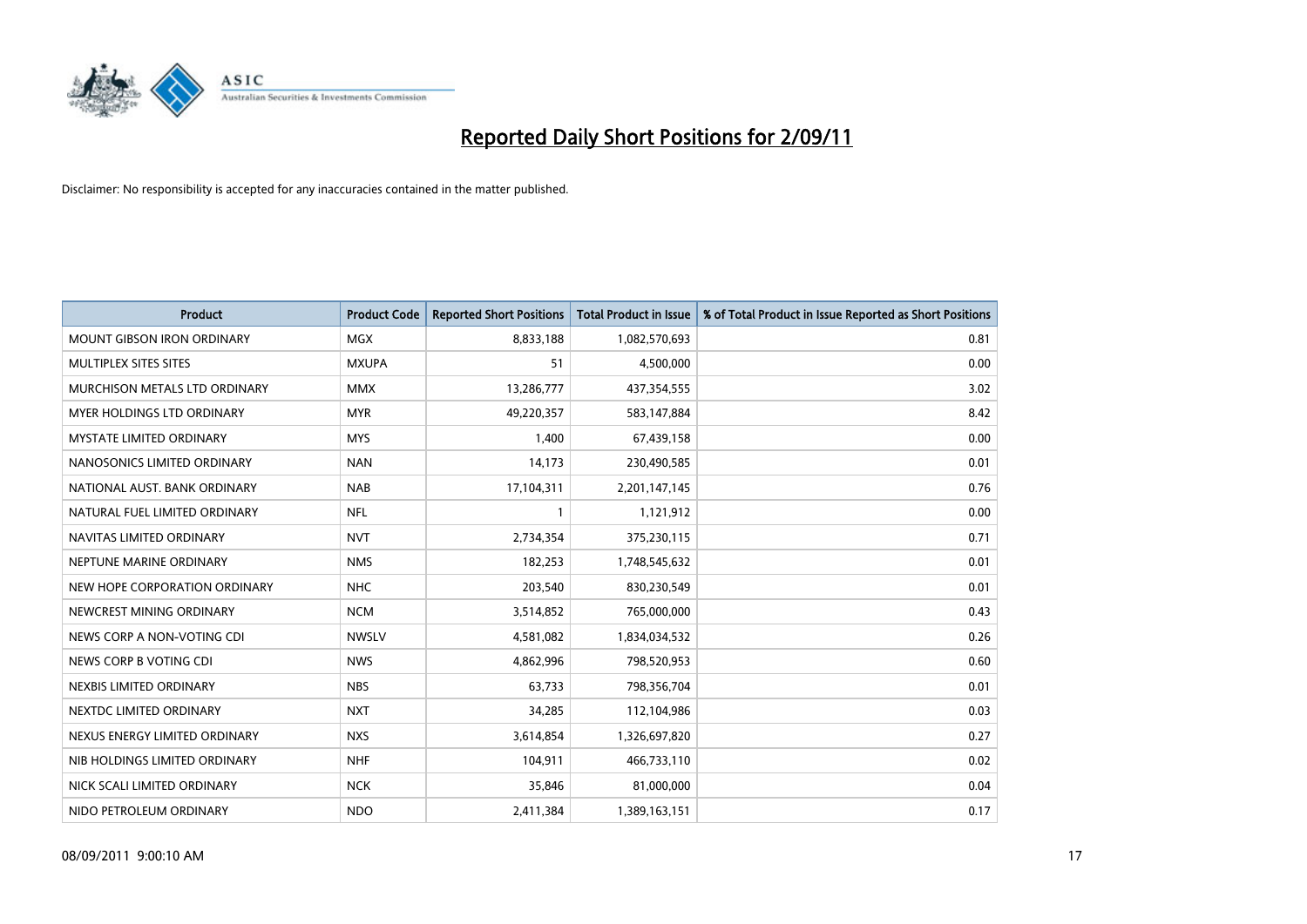

| <b>Product</b>                        | <b>Product Code</b> | <b>Reported Short Positions</b> | Total Product in Issue | % of Total Product in Issue Reported as Short Positions |
|---------------------------------------|---------------------|---------------------------------|------------------------|---------------------------------------------------------|
| NKWE PLATINUM 10C US COMMON           | <b>NKP</b>          | 87,301                          | 559,651,184            | 0.02                                                    |
| NOBLE MINERAL RES ORDINARY            | <b>NMG</b>          | 401,537                         | 460,296,067            | 0.10                                                    |
| NORTHERN IRON LTD ORDINARY            | <b>NFE</b>          | 1,031,707                       | 336,084,863            | 0.31                                                    |
| NRW HOLDINGS LIMITED ORDINARY         | <b>NWH</b>          | 47,387                          | 278,888,011            | 0.00                                                    |
| NUFARM LIMITED ORDINARY               | <b>NUF</b>          | 4,272,992                       | 261,833,005            | 1.65                                                    |
| OAKTON LIMITED ORDINARY               | <b>OKN</b>          | 614,683                         | 93,800,235             | 0.66                                                    |
| OCEANAGOLD CORP. CHESS DEPOSITARY INT | <b>OGC</b>          | 335,739                         | 262,600,385            | 0.11                                                    |
| OCEANIA CAPITAL LTD ORDINARY          | <b>OCP</b>          | 2,500                           | 91,921,295             | 0.00                                                    |
| OIL SEARCH LTD ORDINARY               | OSH                 | 12,181,224                      | 1,320,648,378          | 0.89                                                    |
| OM HOLDINGS LIMITED ORDINARY          | <b>OMH</b>          | 9,334,737                       | 504,105,150            | 1.86                                                    |
| <b>ONESTEEL LIMITED ORDINARY</b>      | OST                 | 19,951,679                      | 1,338,106,652          | 1.49                                                    |
| ORICA LIMITED ORDINARY                | ORI                 | 2,405,556                       | 363,966,570            | 0.64                                                    |
| ORIGIN ENERGY ORDINARY                | <b>ORG</b>          | 6,114,255                       | 1,064,930,259          | 0.55                                                    |
| OROCOBRE LIMITED ORDINARY             | <b>ORE</b>          | 112,378                         | 103,195,029            | 0.10                                                    |
| OROTONGROUP LIMITED ORDINARY          | <b>ORL</b>          | 175,386                         | 40,880,902             | 0.42                                                    |
| OTTO ENERGY LIMITED ORDINARY          | <b>OEL</b>          | 109,204                         | 1,138,290,071          | 0.01                                                    |
| OZ MINERALS ORDINARY                  | OZL                 | 7,150,294                       | 323,877,514            | 2.18                                                    |
| PACIFIC BRANDS ORDINARY               | <b>PBG</b>          | 9,689,321                       | 931,386,248            | 1.03                                                    |
| PALADIN ENERGY LTD ORDINARY           | <b>PDN</b>          | 12,157,353                      | 777,698,217            | 1.57                                                    |
| PANAUST LIMITED ORDINARY              | <b>PNA</b>          | 10,490,436                      | 593,867,443            | 1.74                                                    |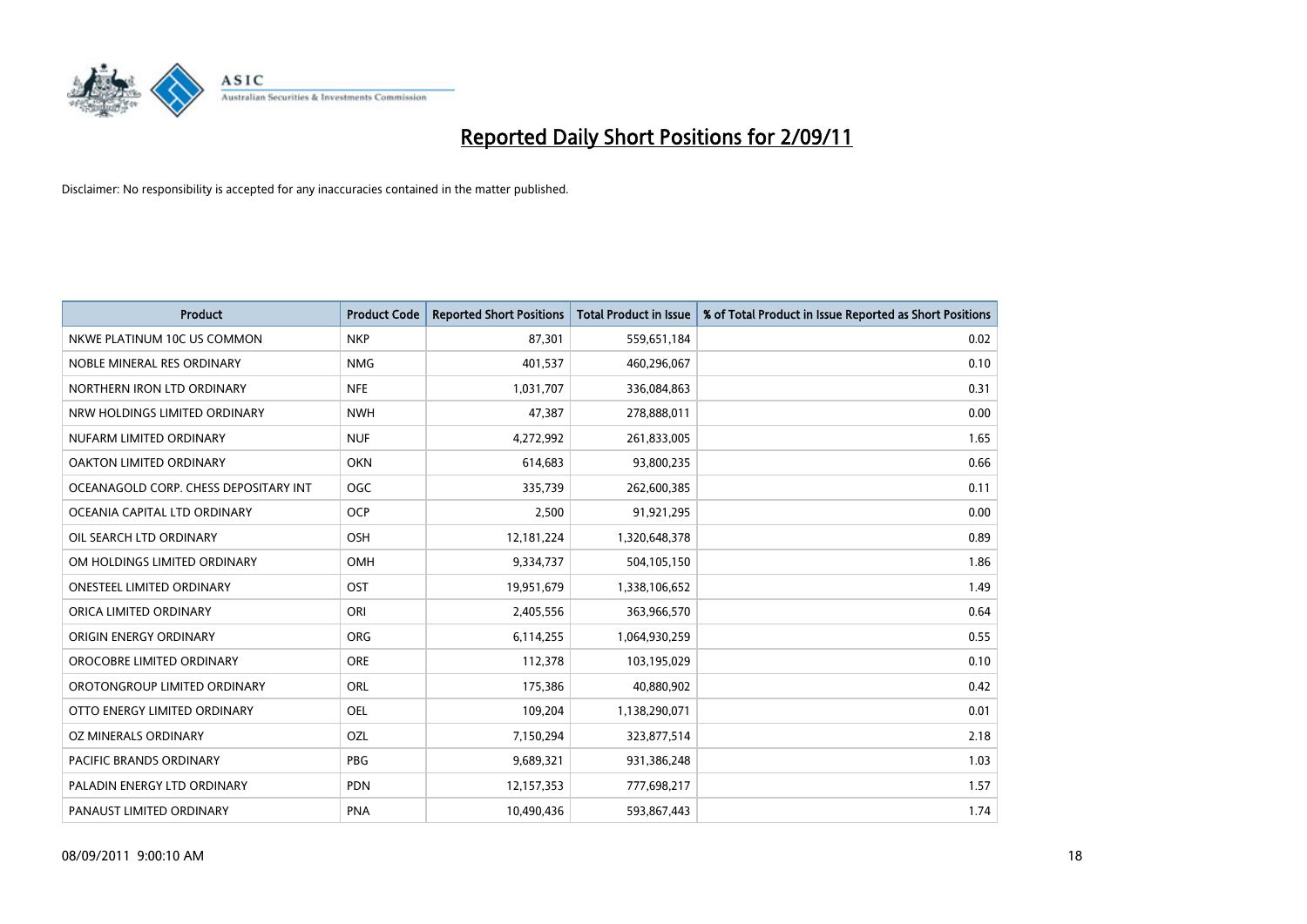

| <b>Product</b>                | <b>Product Code</b> | <b>Reported Short Positions</b> | Total Product in Issue | % of Total Product in Issue Reported as Short Positions |
|-------------------------------|---------------------|---------------------------------|------------------------|---------------------------------------------------------|
| PANORAMIC RESOURCES ORDINARY  | PAN                 | 854,389                         | 207,050,710            | 0.40                                                    |
| PAPERLINX LIMITED ORDINARY    | <b>PPX</b>          | 6,857,657                       | 603,580,761            | 1.15                                                    |
| PAPILLON RES LTD ORDINARY     | PIR                 | 449,474                         | 206,775,658            | 0.22                                                    |
| PATTIES FOODS LTD ORDINARY    | PFL                 |                                 | 138,989,223            | 0.00                                                    |
| PEAK RESOURCES ORDINARY       | PEK                 | 102,336                         | 155,979,643            | 0.07                                                    |
| PEET LIMITED ORDINARY         | PPC                 | 88,409                          | 318,038,544            | 0.02                                                    |
| PENINSULA ENERGY LTD ORDINARY | <b>PEN</b>          | 1,493,377                       | 2,124,099,941          | 0.07                                                    |
| PERILYA LIMITED ORDINARY      | PEM                 | 400,152                         | 526,075,563            | 0.08                                                    |
| PERPETUAL LIMITED ORDINARY    | <b>PPT</b>          | 3,125,090                       | 44,671,129             | 6.98                                                    |
| PERSEUS MINING LTD ORDINARY   | <b>PRU</b>          | 3,629,251                       | 425,667,088            | 0.84                                                    |
| PETSEC ENERGY ORDINARY        | <b>PSA</b>          | 223,332                         | 231,283,622            | 0.10                                                    |
| PHARMAXIS LTD ORDINARY        | <b>PXS</b>          | 2,098,748                       | 229,116,309            | 0.91                                                    |
| PHOTON GROUP LTD ORDINARY     | <b>PGA</b>          | 250,510                         | 1,540,886,866          | 0.02                                                    |
| PLATINUM ASSET ORDINARY       | <b>PTM</b>          | 7,773,791                       | 561,347,878            | 1.38                                                    |
| PLATINUM AUSTRALIA ORDINARY   | <b>PLA</b>          | 9,233,237                       | 392,430,039            | 2.34                                                    |
| PLATINUM CAPITAL LTD ORDINARY | <b>PMC</b>          |                                 | 164,959,410            | 0.00                                                    |
| PMP LIMITED ORDINARY          | PMP                 | 17,432                          | 329,879,212            | 0.00                                                    |
| PORT BOUVARD LIMITED ORDINARY | PBD                 | 6,754                           | 593,868,295            | 0.00                                                    |
| PRANA BIOTECHNOLOGY ORDINARY  | PBT                 | 196,910                         | 275,286,783            | 0.07                                                    |
| PREMIER INVESTMENTS ORDINARY  | <b>PMV</b>          | 170,433                         | 155,062,831            | 0.11                                                    |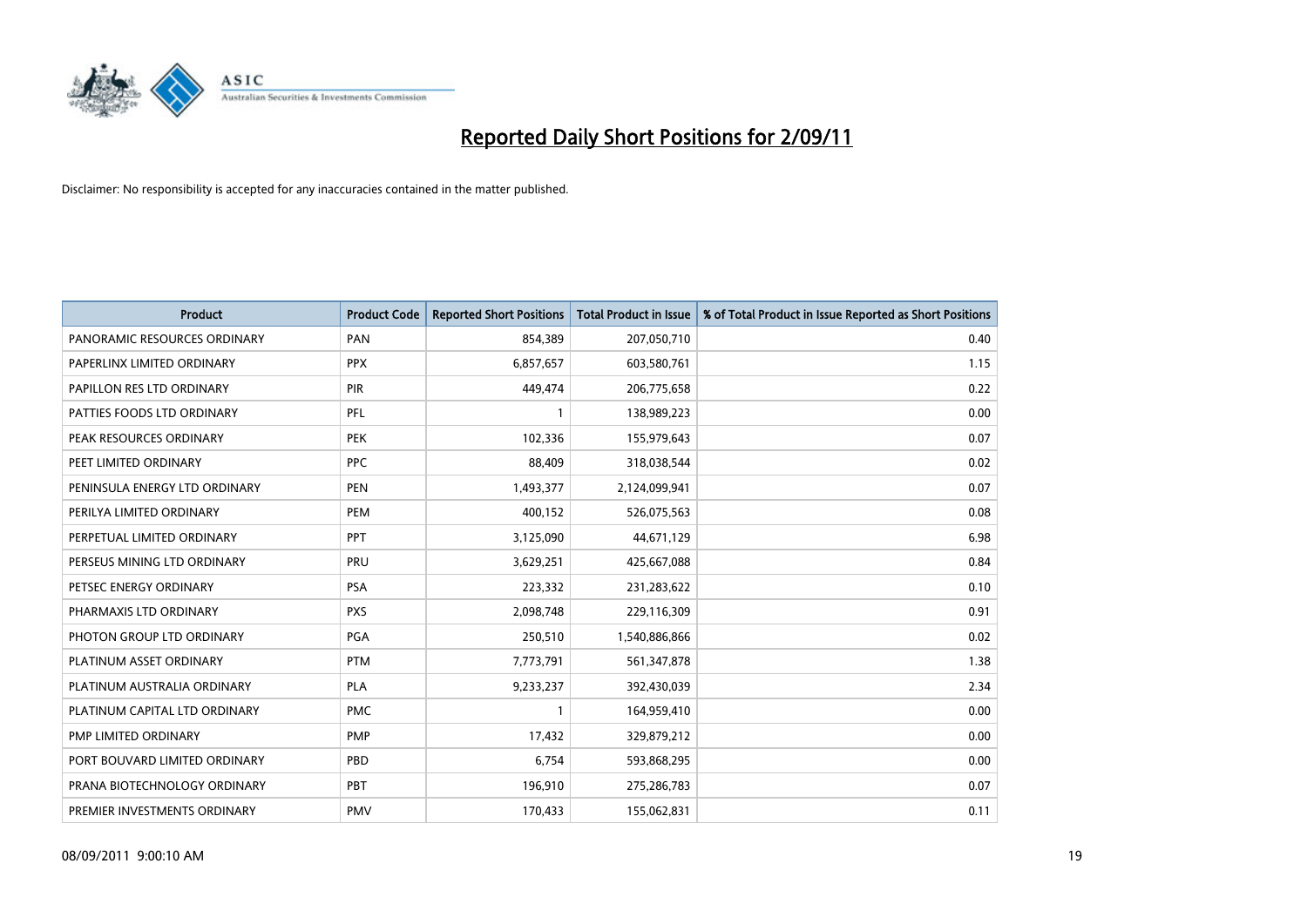

| <b>Product</b>                                 | <b>Product Code</b> | <b>Reported Short Positions</b> | <b>Total Product in Issue</b> | % of Total Product in Issue Reported as Short Positions |
|------------------------------------------------|---------------------|---------------------------------|-------------------------------|---------------------------------------------------------|
| PRIMARY HEALTH CARE ORDINARY                   | <b>PRY</b>          | 9,199,107                       | 497,469,803                   | 1.85                                                    |
| PRIME MEDIA GRP LTD ORDINARY                   | <b>PRT</b>          | 30,874                          | 366,330,303                   | 0.01                                                    |
| PRIMEAG AUSTRALIA ORDINARY                     | PAG                 | 606,605                         | 266,394,444                   | 0.23                                                    |
| PROGEN PHARMACEUTIC ORDINARY                   | PGL                 | 151,596                         | 24,709,097                    | 0.61                                                    |
| PROGRAMMED ORDINARY                            | <b>PRG</b>          | 682,627                         | 118,169,908                   | 0.57                                                    |
| <b>PSIVIDA CORP CDI 1:1</b>                    | <b>PVA</b>          | 6,878                           | 8,767,048                     | 0.08                                                    |
| <b>QANTAS AIRWAYS ORDINARY</b>                 | QAN                 | 33,273,530                      | 2,265,123,620                 | 1.47                                                    |
| OBE INSURANCE GROUP ORDINARY                   | <b>OBE</b>          | 24,783,640                      | 1,092,654,587                 | 2.22                                                    |
| OR NATIONAL LIMITED ORDINARY                   | <b>ORN</b>          | 25,981,784                      | 2,440,000,000                 | 1.04                                                    |
| <b>OUBE LOGISTICS HLDG DEFERRED SETTLEMENT</b> | <b>QUBDA</b>        | 12,860                          | 610,839,329                   | 0.00                                                    |
| RAMELIUS RESOURCES ORDINARY                    | <b>RMS</b>          | 56,871                          | 291,767,215                   | 0.01                                                    |
| RAMSAY HEALTH CARE ORDINARY                    | <b>RHC</b>          | 1,516,253                       | 202,081,252                   | 0.74                                                    |
| <b>RCR TOMLINSON ORDINARY</b>                  | <b>RCR</b>          | 57,067                          | 132,010,172                   | 0.04                                                    |
| <b>REA GROUP ORDINARY</b>                      | <b>REA</b>          | 122,869                         | 130,401,680                   | 0.10                                                    |
| <b>RED 5 LIMITED ORDINARY</b>                  | <b>RED</b>          | 223,149                         | 1,283,674,237                 | 0.02                                                    |
| <b>RED FORK ENERGY ORDINARY</b>                | <b>RFE</b>          | 7,696                           | 269,769,853                   | 0.00                                                    |
| REDBANK ENERGY LTD ORDINARY                    | <b>AEJ</b>          | 19                              | 786,287                       | 0.00                                                    |
| REED RESOURCES LTD ORDINARY                    | <b>RDR</b>          | 397,210                         | 264,742,501                   | 0.15                                                    |
| <b>REGIS RESOURCES ORDINARY</b>                | <b>RRL</b>          | 2,221,241                       | 433,273,680                   | 0.50                                                    |
| RESMED INC CDI 10:1                            | <b>RMD</b>          | 10,059,667                      | 1,556,242,300                 | 0.64                                                    |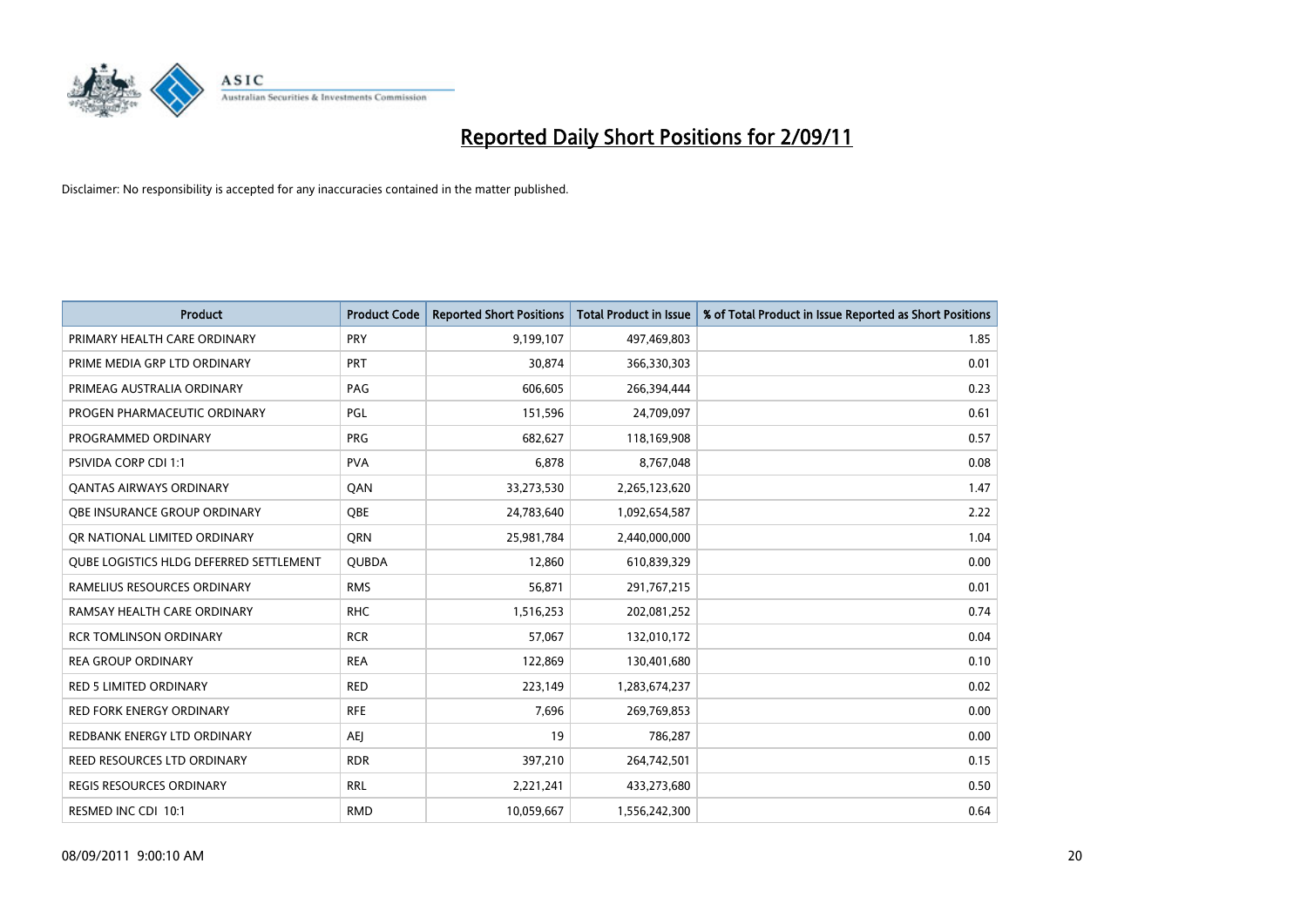

| <b>Product</b>                     | <b>Product Code</b> | <b>Reported Short Positions</b> | <b>Total Product in Issue</b> | % of Total Product in Issue Reported as Short Positions |
|------------------------------------|---------------------|---------------------------------|-------------------------------|---------------------------------------------------------|
| <b>RESOLUTE MINING ORDINARY</b>    | <b>RSG</b>          | 3,116,565                       | 467,810,508                   | 0.66                                                    |
| RESOURCE GENERATION ORDINARY       | <b>RES</b>          | 324,311                         | 262,895,652                   | 0.12                                                    |
| REVERSE CORP LIMITED ORDINARY      | <b>REF</b>          | 25,141                          | 92,382,175                    | 0.03                                                    |
| REX MINERALS LIMITED ORDINARY      | <b>RXM</b>          | 1,004,593                       | 153,635,519                   | 0.65                                                    |
| <b>RHG LIMITED ORDINARY</b>        | <b>RHG</b>          | 1,472,883                       | 320,092,978                   | 0.46                                                    |
| <b>RIALTO ENERGY ORDINARY</b>      | <b>RIA</b>          | 296,775                         | 375,006,264                   | 0.08                                                    |
| <b>RIDLEY CORPORATION ORDINARY</b> | <b>RIC</b>          | 509,655                         | 307,817,071                   | 0.17                                                    |
| RIO TINTO LIMITED ORDINARY         | <b>RIO</b>          | 18,682,254                      | 435,758,720                   | 4.29                                                    |
| RIVERCITY MOTORWAY STAPLED         | <b>RCY</b>          | 132,000                         | 957,010,115                   | 0.01                                                    |
| ROBUST RESOURCES ORDINARY          | <b>ROL</b>          | 1,118,816                       | 84,944,097                    | 1.32                                                    |
| ROC OIL COMPANY ORDINARY           | <b>ROC</b>          | 577,402                         | 713,254,560                   | 0.08                                                    |
| ROYAL WOLF HOLDINGS ORDINARY       | <b>RWH</b>          | 60,000                          | 100,387,052                   | 0.06                                                    |
| SAI GLOBAL LIMITED ORDINARY        | SAI                 | 1,112,644                       | 199,964,806                   | 0.56                                                    |
| SALMAT LIMITED ORDINARY            | <b>SLM</b>          | 922,393                         | 159,784,049                   | 0.57                                                    |
| SANDFIRE RESOURCES ORDINARY        | <b>SFR</b>          | 1,627,456                       | 149,919,969                   | 1.09                                                    |
| <b>SANTOS LTD ORDINARY</b>         | <b>STO</b>          | 18,548,269                      | 878,130,057                   | 2.07                                                    |
| SARACEN MINERAL ORDINARY           | <b>SAR</b>          | 473,285                         | 492,251,415                   | 0.10                                                    |
| SEDGMAN LIMITED ORDINARY           | <b>SDM</b>          | 330,286                         | 209,752,689                   | 0.15                                                    |
| SEEK LIMITED ORDINARY              | <b>SEK</b>          | 15,803,819                      | 337,079,207                   | 4.67                                                    |
| SELECT HARVESTS ORDINARY           | SHV                 | 439,260                         | 56,226,960                    | 0.78                                                    |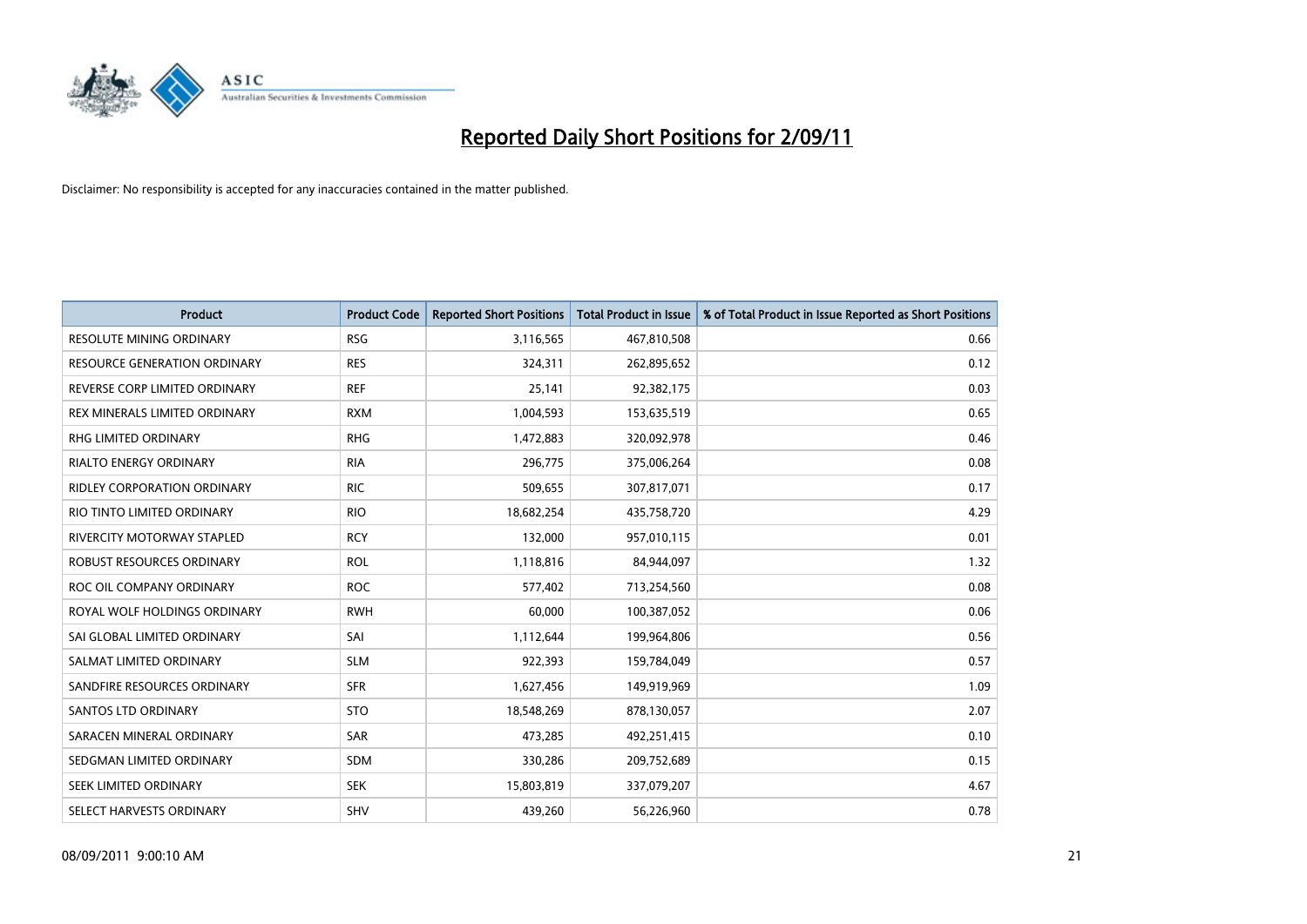

| Product                                  | <b>Product Code</b> | <b>Reported Short Positions</b> | <b>Total Product in Issue</b> | % of Total Product in Issue Reported as Short Positions |
|------------------------------------------|---------------------|---------------------------------|-------------------------------|---------------------------------------------------------|
| SENETAS CORPORATION ORDINARY             | <b>SEN</b>          | 756,999                         | 463,105,195                   | 0.16                                                    |
| SENEX ENERGY LIMITED ORDINARY            | <b>SXY</b>          | 400,000                         | 760,722,223                   | 0.05                                                    |
| SERVCORP LIMITED ORDINARY                | SRV                 | 180,453                         | 98,440,807                    | 0.18                                                    |
| SERVICE STREAM ORDINARY                  | <b>SSM</b>          | 504,258                         | 283,418,867                   | 0.18                                                    |
| SEVEN GROUP HOLDINGS ORDINARY            | <b>SVW</b>          | 1,223,402                       | 306,410,281                   | 0.39                                                    |
| SEVEN WEST MEDIA LTD ORDINARY            | SWM                 | 2,631,242                       | 610,327,899                   | 0.42                                                    |
| SIGMA PHARMACEUTICAL ORDINARY            | <b>SIP</b>          | 15,619,354                      | 1,178,626,572                 | 1.31                                                    |
| SILEX SYSTEMS ORDINARY                   | <b>SLX</b>          | 412,301                         | 170,133,997                   | 0.24                                                    |
| SILVER LAKE RESOURCE ORDINARY            | <b>SLR</b>          | 146,952                         | 178,882,838                   | 0.08                                                    |
| SIMS METAL MGMT LTD ORDINARY             | SGM                 | 2,872,926                       | 205,427,398                   | 1.39                                                    |
| SINGAPORE TELECOMM. CHESS DEPOSITARY INT | SGT                 | 5,644,384                       | 185,441,814                   | 3.04                                                    |
| SIRIUS RESOURCES NL ORDINARY             | <b>SIR</b>          | 82,500                          | 137,134,586                   | 0.06                                                    |
| SKILLED GROUP LTD ORDINARY               | <b>SKE</b>          | 32,504                          | 233, 243, 776                 | 0.01                                                    |
| SKY CITY ENTERTAIN, ORDINARY             | <b>SKC</b>          | 856                             | 576,958,340                   | 0.00                                                    |
| <b>SLATER &amp; GORDON ORDINARY</b>      | <b>SGH</b>          | 1,556                           | 149,339,320                   | 0.00                                                    |
| SMS MANAGEMENT, ORDINARY                 | <b>SMX</b>          | 206,857                         | 68,290,180                    | 0.30                                                    |
| SONIC HEALTHCARE ORDINARY                | <b>SHL</b>          | 5,724,987                       | 389,969,875                   | 1.45                                                    |
| SOUL PATTINSON (W.H) ORDINARY            | SOL                 | 18,577                          | 238,640,580                   | 0.01                                                    |
| SP AUSNET STAPLED SECURITIES             | <b>SPN</b>          | 2,336,929                       | 2,850,932,204                 | 0.07                                                    |
| SPARK INFRASTRUCTURE STAPLED NOTE & UNIT | SKI                 | 17.941.898                      | 1,326,734,264                 | 1.34                                                    |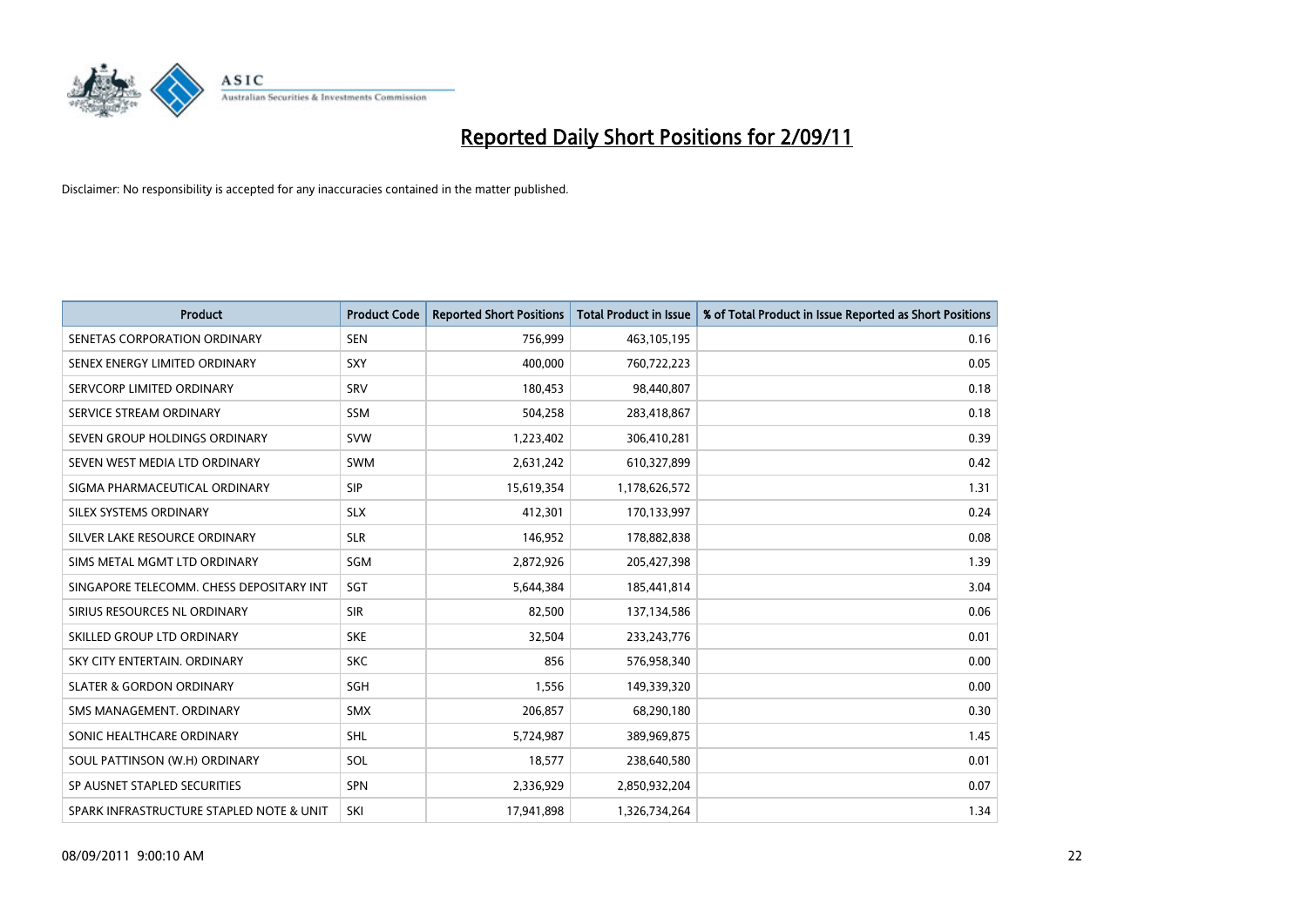

| Product                            | <b>Product Code</b> | <b>Reported Short Positions</b> | <b>Total Product in Issue</b> | % of Total Product in Issue Reported as Short Positions |
|------------------------------------|---------------------|---------------------------------|-------------------------------|---------------------------------------------------------|
| SPDR 200 FUND ETF UNITS            | <b>STW</b>          | 8                               | 51,778,556                    | 0.00                                                    |
| SPECIALTY FASHION ORDINARY         | <b>SFH</b>          | 641,002                         | 191,786,121                   | 0.33                                                    |
| SPOTLESS GROUP LTD ORDINARY        | <b>SPT</b>          | 1,504,144                       | 262,766,725                   | 0.55                                                    |
| ST BARBARA LIMITED ORDINARY        | <b>SBM</b>          | 7,390,216                       | 325,615,389                   | 2.25                                                    |
| STAGING CONNECTIONS ORDINARY       | <b>STG</b>          | 2,917,189                       | 78,317,726                    | 3.72                                                    |
| STANMORE COAL LTD ORDINARY         | <b>SMR</b>          | 88,951                          | 89,791,402                    | 0.10                                                    |
| STARPHARMA HOLDINGS ORDINARY       | SPL                 | 1,135,677                       | 247,946,578                   | 0.46                                                    |
| STH AMERICAN COR LTD ORDINARY      | SAY                 | 9,200                           | 245,846,493                   | 0.00                                                    |
| STH CRS ELECT ENGNR ORDINARY       | <b>SXE</b>          | 2,910                           | 160,736,826                   | 0.00                                                    |
| STHN CROSS MEDIA ORDINARY          | SXL                 | 2,727,601                       | 705,766,444                   | 0.38                                                    |
| STOCKLAND UNITS/ORD STAPLED        | SGP                 | 16,649,547                      | 2,383,036,717                 | 0.68                                                    |
| STRAITS RES LTD. ORDINARY          | <b>SRQ</b>          | 7,701,162                       | 324,796,141                   | 2.37                                                    |
| STRIKE ENERGY LTD ORDINARY         | <b>STX</b>          | 586,210                         | 440,817,026                   | 0.14                                                    |
| <b>STW COMMUNICATIONS ORDINARY</b> | SGN                 | 253,154                         | 364,310,964                   | 0.06                                                    |
| SUNCORP GROUP LTD ORDINARY         | <b>SUN</b>          | 12,355,095                      | 1,286,600,980                 | 0.92                                                    |
| SUNDANCE ENERGY ORDINARY           | <b>SEA</b>          | 31,280                          | 277,098,474                   | 0.01                                                    |
| SUNDANCE RESOURCES ORDINARY        | SDL                 | 18,153,436                      | 2,887,654,669                 | 0.62                                                    |
| SUNLAND GROUP LTD ORDINARY         | <b>SDG</b>          | 26,203                          | 220,457,476                   | 0.01                                                    |
| SUPER RET REP LTD ORDINARY         | SUL                 | 184,523                         | 130,478,739                   | 0.14                                                    |
| <b>SWICK MINING ORDINARY</b>       | <b>SWK</b>          | 1,548                           | 236,724,970                   | 0.00                                                    |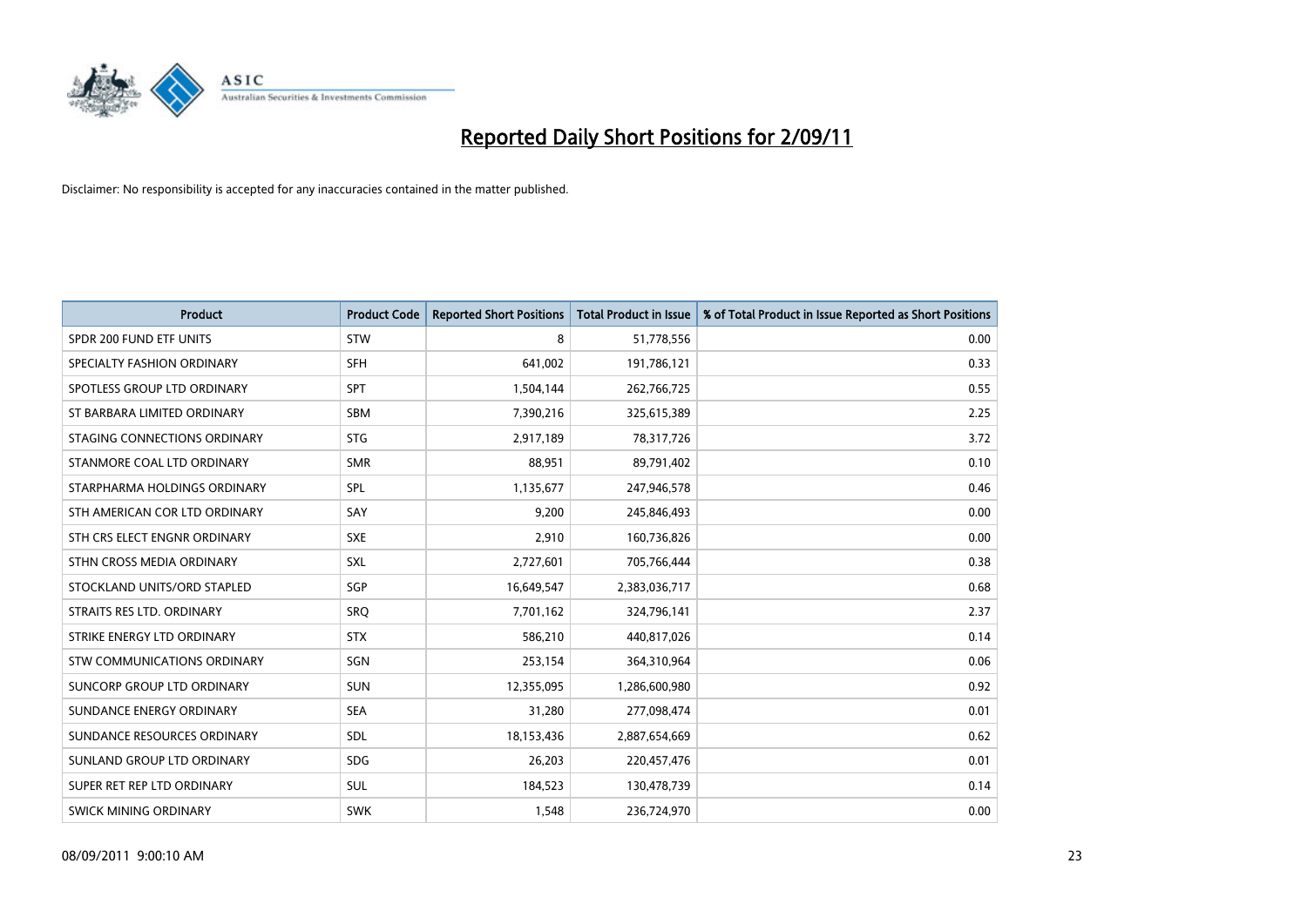

| Product                              | <b>Product Code</b> | <b>Reported Short Positions</b> | <b>Total Product in Issue</b> | % of Total Product in Issue Reported as Short Positions |
|--------------------------------------|---------------------|---------------------------------|-------------------------------|---------------------------------------------------------|
| SYMEX HOLDINGS ORDINARY              | <b>SYM</b>          | 6,633                           | 189,166,670                   | 0.00                                                    |
| TABCORP HOLDINGS LTD ORDINARY        | <b>TAH</b>          | 13,319,362                      | 688,019,737                   | 1.92                                                    |
| <b>TALENT2 INTERNATION ORDINARY</b>  | <b>TWO</b>          | 100,525                         | 144,958,290                   | 0.07                                                    |
| TAP OIL LIMITED ORDINARY             | <b>TAP</b>          | 653,064                         | 240,967,311                   | 0.27                                                    |
| TASSAL GROUP LIMITED ORDINARY        | <b>TGR</b>          | 81,628                          | 146,304,404                   | 0.04                                                    |
| <b>TATTS GROUP LTD ORDINARY</b>      | <b>TTS</b>          | 18,192,614                      | 1,318,687,024                 | 1.38                                                    |
| TELECOM CORPORATION ORDINARY         | <b>TEL</b>          | 23,786,295                      | 1,924,707,065                 | 1.23                                                    |
| TELSTRA CORPORATION. ORDINARY        | <b>TLS</b>          | 72,669,491                      | 12,443,074,357                | 0.58                                                    |
| TEN NETWORK HOLDINGS ORDINARY        | <b>TEN</b>          | 28,688,135                      | 1,045,236,720                 | 2.74                                                    |
| TERANGA GOLD CORP CDI 1:1            | <b>TGZ</b>          | 218,957                         | 153,488,354                   | 0.13                                                    |
| TFS CORPORATION LTD ORDINARY         | <b>TFC</b>          | 195,125                         | 276,453,042                   | 0.07                                                    |
| THE REJECT SHOP ORDINARY             | <b>TRS</b>          | 1,018,281                       | 26,071,170                    | 3.91                                                    |
| THOR MINING PLC CHESS DEPOSITARY 1:1 | <b>THR</b>          | 2,307                           | 222,489,120                   | 0.00                                                    |
| THORN GROUP LIMITED ORDINARY         | <b>TGA</b>          | 30,837                          | 146,091,970                   | 0.02                                                    |
| TIGER RESOURCES ORDINARY             | <b>TGS</b>          | 151,665                         | 671,110,549                   | 0.02                                                    |
| <b>TISHMAN SPEYER UNITS</b>          | <b>TSO</b>          | 163,576                         | 338,440,904                   | 0.05                                                    |
| TNG LIMITED ORDINARY                 | <b>TNG</b>          | 4,321                           | 284,803,062                   | 0.00                                                    |
| TOLL HOLDINGS LTD ORDINARY           | <b>TOL</b>          | 26,489,787                      | 710,128,531                   | 3.71                                                    |
| TORO ENERGY LIMITED ORDINARY         | <b>TOE</b>          | 35,404                          | 965,436,676                   | 0.00                                                    |
| TOWER LIMITED ORDINARY               | <b>TWR</b>          | 689,519                         | 265,176,580                   | 0.26                                                    |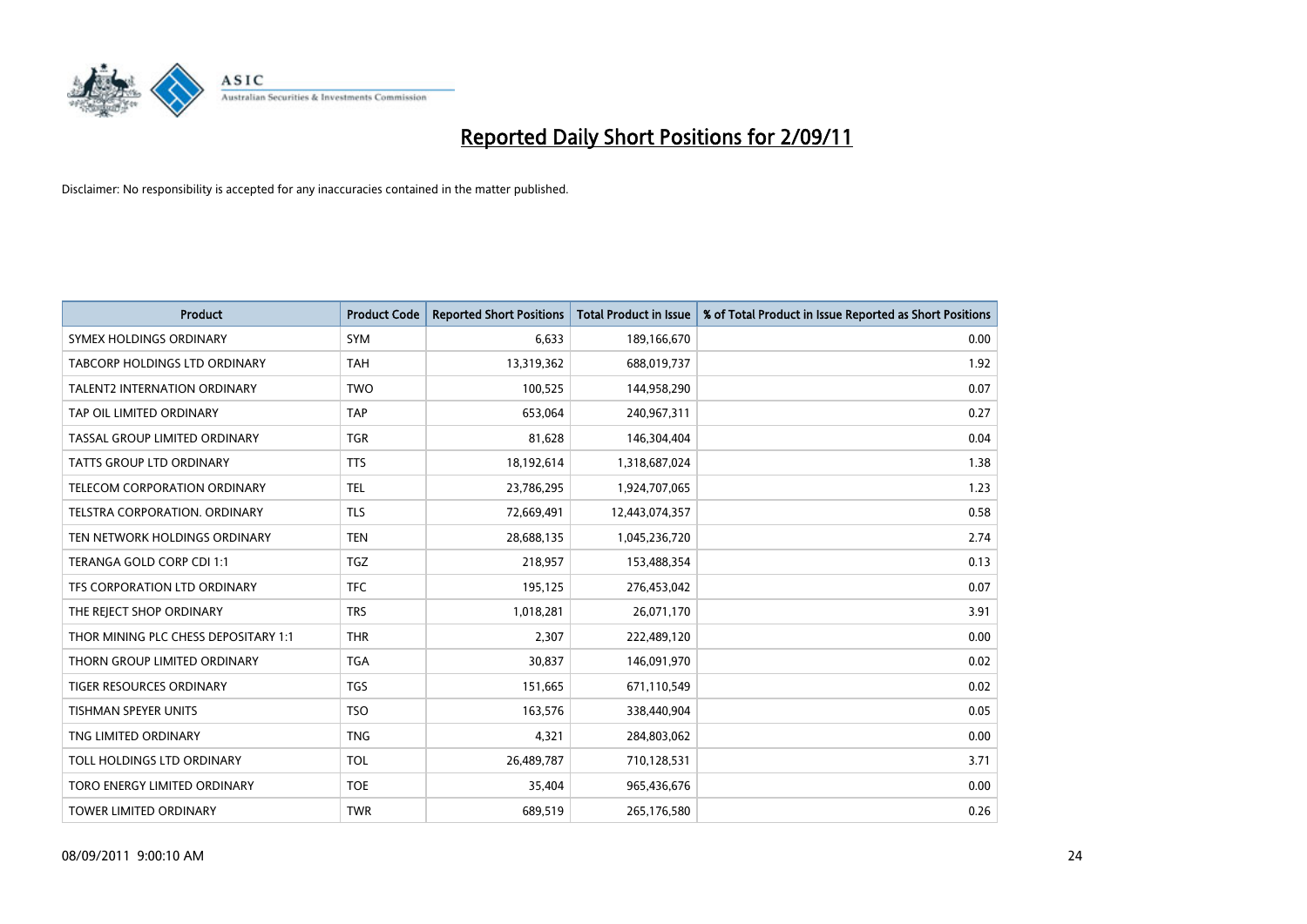

| Product                              | <b>Product Code</b> | <b>Reported Short Positions</b> | <b>Total Product in Issue</b> | % of Total Product in Issue Reported as Short Positions |
|--------------------------------------|---------------------|---------------------------------|-------------------------------|---------------------------------------------------------|
| TOX FREE SOLUTIONS ORDINARY          | <b>TOX</b>          | 14,802                          | 96,503,382                    | 0.01                                                    |
| TPG TELECOM LIMITED ORDINARY         | <b>TPM</b>          | 5,876,393                       | 783,481,644                   | 0.76                                                    |
| <b>TRANSFIELD SERVICES ORDINARY</b>  | <b>TSE</b>          | 3,091,641                       | 549,715,957                   | 0.54                                                    |
| TRANSPACIFIC INDUST. ORDINARY        | <b>TPI</b>          | 11,641,062                      | 960,638,735                   | 1.20                                                    |
| TRANSURBAN GROUP TRIPLE STAPLED SEC. | <b>TCL</b>          | 6,190,605                       | 1,450,831,425                 | 0.41                                                    |
| TREASURY WINE ESTATE ORDINARY        | <b>TWE</b>          | 21,156,771                      | 647,227,144                   | 3.26                                                    |
| TRINITY GROUP STAPLED SECURITIES     | <b>TCO</b>          | 3,419                           | 203,405,927                   | 0.00                                                    |
| TROY RESOURCES NL ORDINARY           | <b>TRY</b>          | 155,888                         | 88,001,823                    | 0.17                                                    |
| UGL LIMITED ORDINARY                 | UGL                 | 5,933,472                       | 166,047,171                   | 3.56                                                    |
| UNILIFE CORPORATION CDI 6:1          | <b>UNS</b>          | 766,616                         | 267,082,637                   | 0.28                                                    |
| VDM GROUP LIMITED ORDINARY           | <b>VMG</b>          | 11,116                          | 193,127,749                   | 0.01                                                    |
| <b>VENTURE MINERALS ORDINARY</b>     | <b>VMS</b>          | 275,522                         | 221,093,592                   | 0.12                                                    |
| VIRGIN BLUE HOLDINGS ORDINARY        | <b>VBA</b>          | 32,317,754                      | 2,210,197,600                 | 1.45                                                    |
| <b>VISION GROUP HLDGS ORDINARY</b>   | <b>VGH</b>          | 78,000                          | 74,520,926                    | 0.10                                                    |
| <b>VITA GROUP LTD ORDINARY</b>       | <b>VTG</b>          | 75,190                          | 142,499,800                   | 0.05                                                    |
| VITERRA INC CDI 1:1                  | <b>VTA</b>          | 3,828                           | 68,629,939                    | 0.01                                                    |
| VNGD ALL-WORLD EX-US CDI 1:1         | <b>VEU</b>          | 26                              | 775,770                       | 0.00                                                    |
| WATPAC LIMITED ORDINARY              | <b>WTP</b>          | 12,705                          | 183,341,382                   | 0.00                                                    |
| <b>WDS LIMITED ORDINARY</b>          | <b>WDS</b>          | 701                             | 144,055,662                   | 0.00                                                    |
| <b>WEBJET LIMITED ORDINARY</b>       | <b>WEB</b>          | 52,338                          | 75,045,399                    | 0.07                                                    |